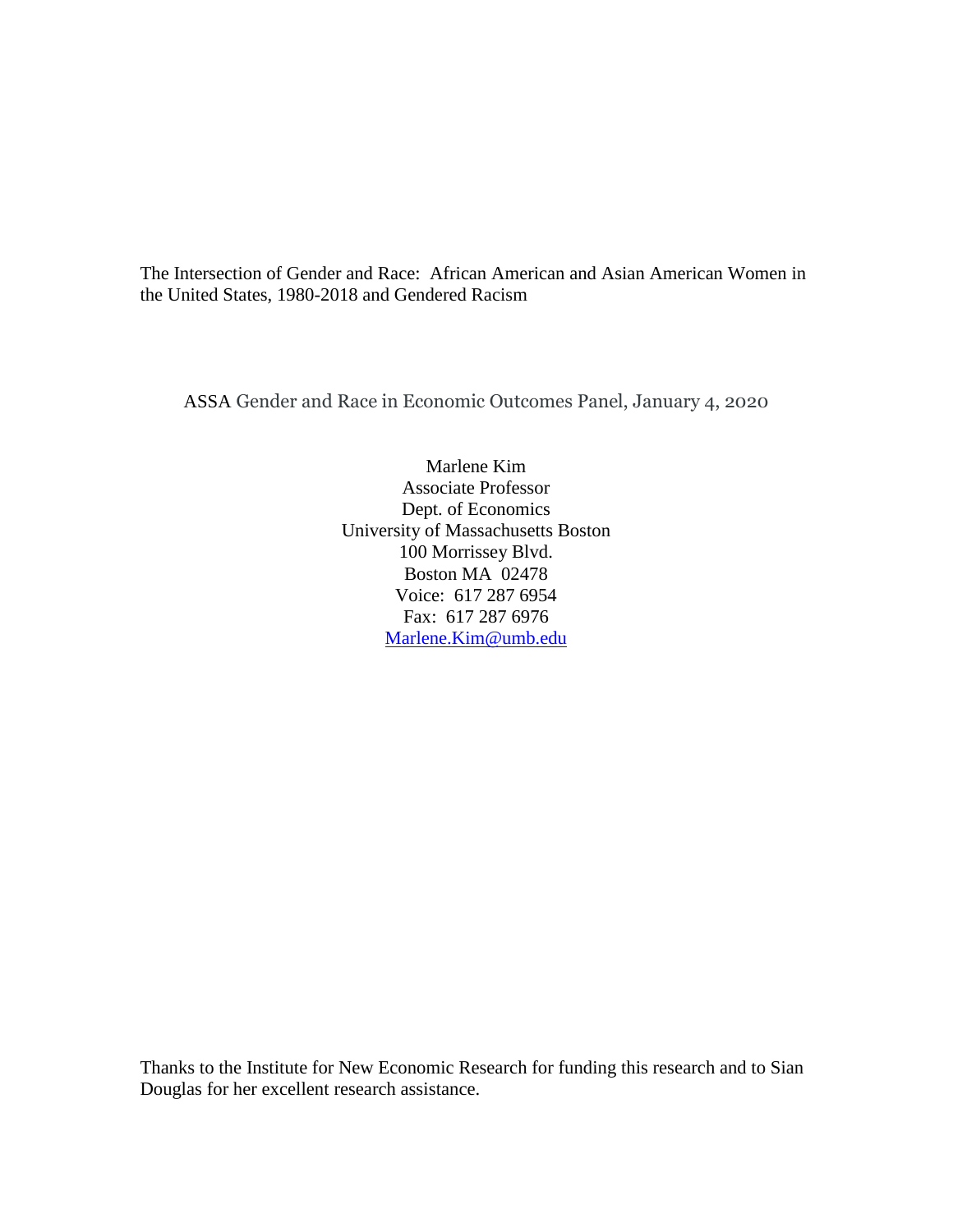The Intersection of Gender and Race: African American and Asian American Women in the United States, 1980-2018 and Gendered Racism

Because of their gender and their race, scholars believe that women of color suffer from both gender and race discrimination. The way race and gender interact is complex, however, mitigated by class and changing depending on the occupation, time period, and location (Browne and Misra, 2003). Researchers believe that the effects of gender and race depend on the economic and social outcome studied and particular groups examined (King, 1993), and that their effects will change, with race being more prominent in some circumstances and gender in others. (King, 1993: 298). In still other situations, the interaction of race and gender may lead to unique outcomes (Bell and Nkomo, 1993; Browne and Kennelly, 1999).

 Theorists believe that the discrimination these women experience is not necessarily additive. That is, the total amount they experience may not equal the sum of the separate race and gender parts (Reskin and Charles, 1999; King, 1995; Bell et al., 1993; Kilbourne et al., 1994; McGuire and Reskin, 1993). There may be a positive interaction, so that the effect of race and gender is less than the sum of the two. This can occur if employers view these women as counting for affirmative action twice and consequently prize them more than either white women or black men (Bell et al., 1993). Alternatively, a positive interaction may result if race and gender work in similar ways. For example, being a racial minority or female may be so devalued that the second characteristic may be inconsequential (McGuire and Reskin, 1993). On the other hand, there may be a negative interaction, so that the total amount of discrimination these women face is greater than the sum of the race and gender parts. This can result if the combination of being a racial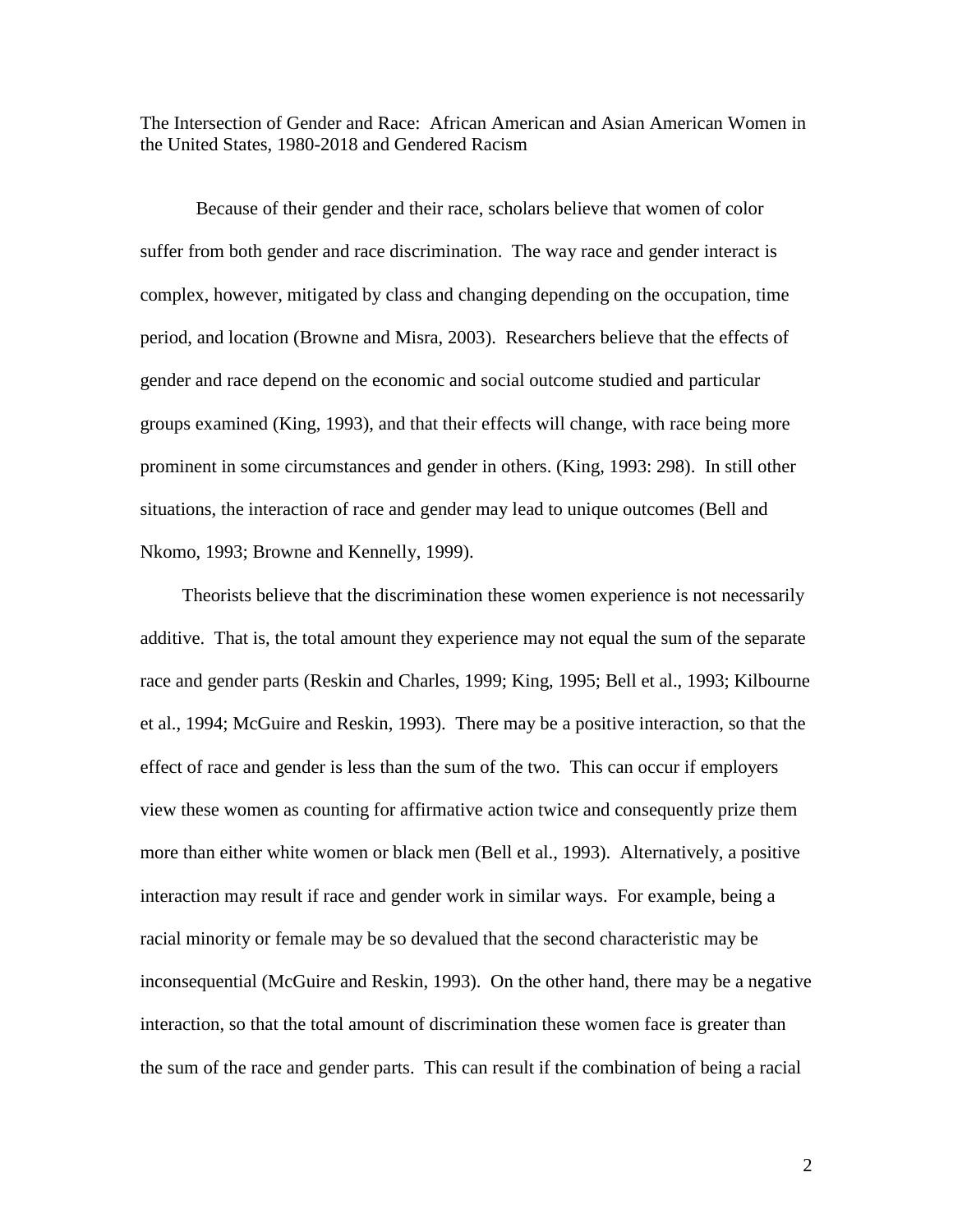minority and female is so undesirable that the interaction of race and sex "produces further disadvantages than those which accrue from the sum of the variables taken individually" (Almquist, 1975:130).

Some scholars have argued that it is impossible to quantify the extent to which these women suffer from gender discrimination separately from race discrimination and the interaction of gender and race (McGuire and Reskin, 1993). As a result, most research on minority women examines only racial earnings penalties<sup>1</sup>; whereas a few examine the extent to which both gender and race contributes to lower earnings by comparing their earnings to those of white men (see for example, McGuire and Reskin, 1993).<sup>2</sup>

Kim (2009), however, used an econometric technique that investigated the separate effects of gender and race in black women's earnings. She found that black women's earnings are 9 percent lower due to their race, 15 percent due to their gender, and 3 percent because of the intersection of their gender and race. In other words the intersection of race and gender adds an additional penalty beyond race and gender, such that being black and a woman is worse than the sum of these separate parts. This negative interaction appeared to result from the types of jobs in which black women work.

This research expands this area of research by examining the race, gender, and intersectional penalties over time for African American and Asian American women. I posit that the intersection of race and gender continues to be negative--adding an additional interaction penalty beyond those of race and gender, and that the startling results that I find can only be explained by gendered racism.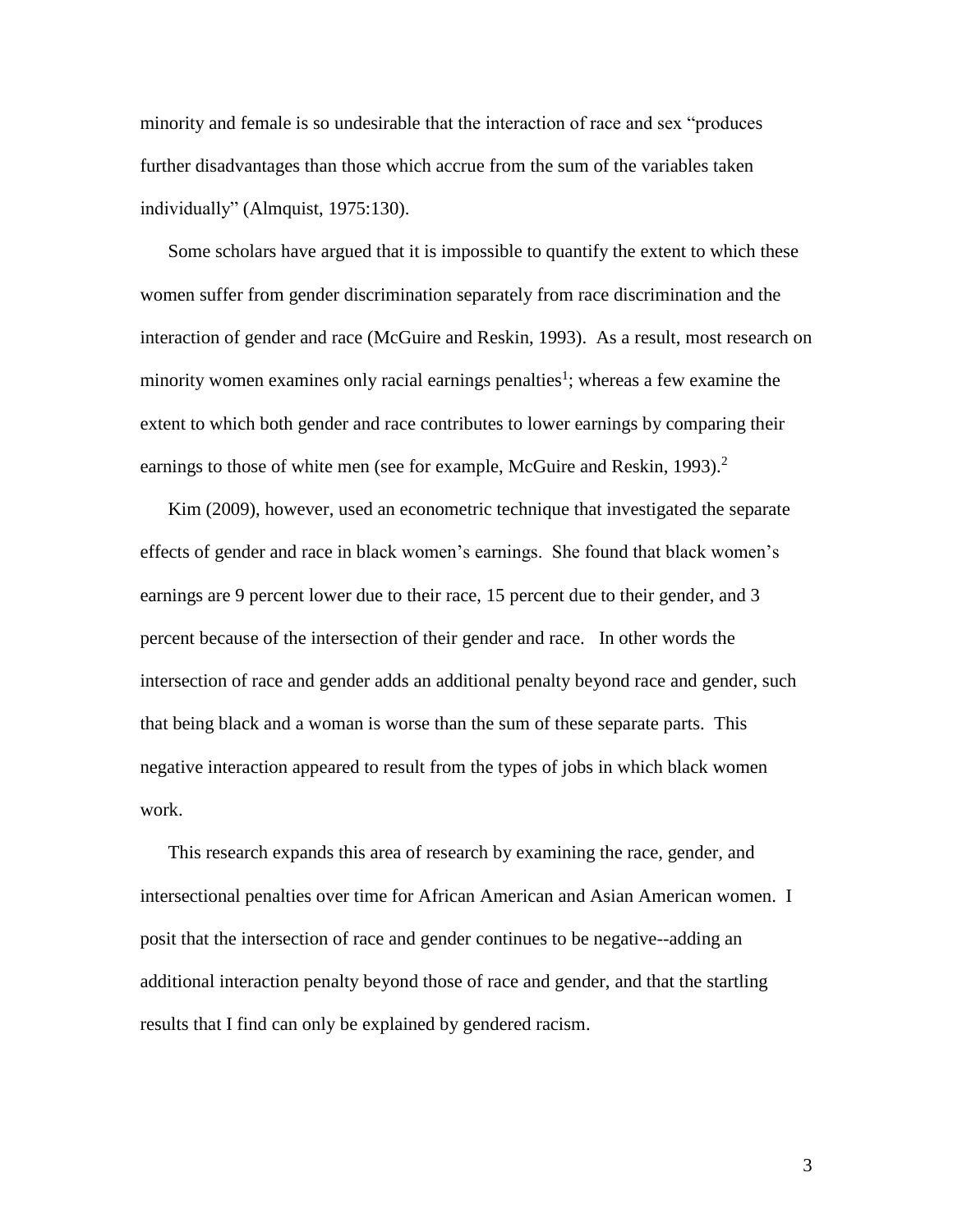## **Research Methodology**

Earnings can vary for many different reasons, including different preferences, productivity differences, and discrimination. Econometric studies typically try to account for any non-discriminatory reasons for earnings differences by using human capital models, in which productivity differences, such as education, work experience, and other non-discriminatory factors are taken into consideration. Many studies then add dummy variables for race (or sex) to see if these explain earnings differences after accounting for these non-discriminatory variables. The problem with these studies is that unmeasured characteristics that are correlated with race or gender can account for earnings differences. In addition, the coefficients on the explanatory variables cannot vary by the race or gender variable of interest.

Other studies use the Blinder-Oaxaca decomposition, in which the coefficients on the control variables are allowed to vary by gender and or race. Typically the results are similar using these two methods, but because the coefficients do vary by gender and race, we use this latter method in our research. I follow Kim (2009) by using a twist of the Blinder-Oaxaca decomposition. I first perform a human capital regression analysis by running the following human capital regressions:

$$
1) \qquad \qquad \ln(w_{ij}) = \mathbf{B} \mathbf{X}_{ij} + e_{ij}
$$

where  $w_{ij}$  is hourly earnings of the ith individual in group j,  $X_{ij}$  is a vector of human capital characteristics for the ith individual in group j, and  $e_{ij}$  is the error term.

Groups (j) includes four groups: white men (wm), white women (ww), African American men (bm), and African American women (bw). Thus, four separate regressions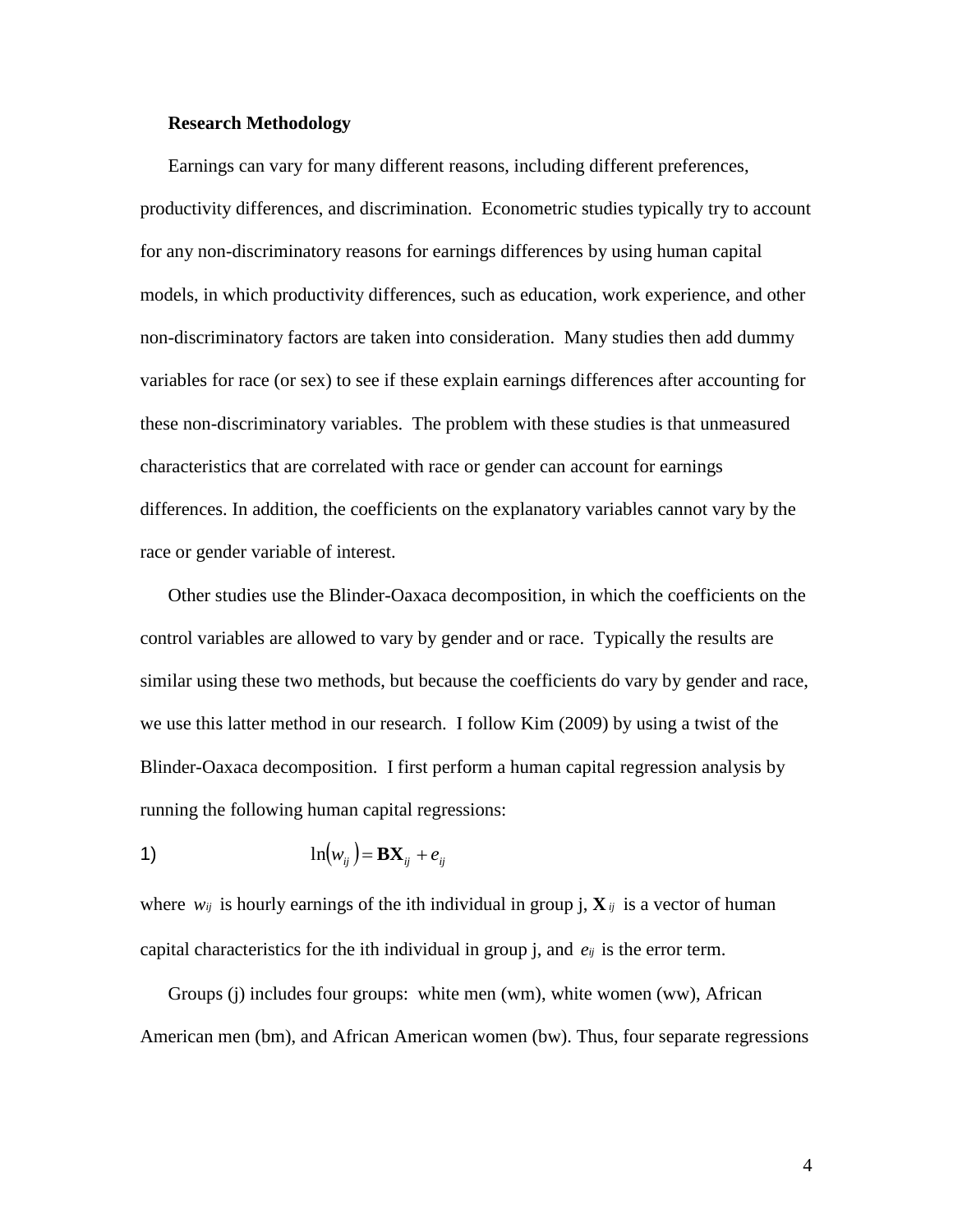will be run on four populations: African American women, white men, white women, and African American men.

The second step of this decomposition is to calculate the earnings of African American women if they had faced the same wage structure as white men, white women, and African American men. This measure will be used to estimate the earnings disparities. Thus, if *Xbw* is the mean of the independent variables for African American women and  $\beta$  is the coefficients on the variables derived from the regression analyses in ^equation 1 for the given race/gender groups, then

$$
1 - [(\sum \overline{X}_{bw} \overset{\wedge}{\beta}_{bw}) / (\sum \overline{X}_{bw} \overset{\wedge}{\beta}_{bm})] \times 100 = g_{woc}
$$
 is the earnings difference because  
of gender. It first takes the estimated coefficients of African American men and  
the characteristics of African American women to measure what African  
American women would earn had they had the same returns,  $\overset{\wedge}{\beta}$  to their  
characteristics as African American men; i.e. if they faced the same wage  
structure as African American men. It then compares this to the actual earnings of  
African American women to estimate the wage disparity by gender.

2b) 
$$
1 - [(\sum \overline{X}_{bw} \mathbf{B}_{bw}) / (\sum \overline{X}_{bw} \mathbf{B}_{w})] \times 100 = r_{bw}
$$
 is the earnings difference because of  
race. This takes the estimated coefficients of white women and the characteristics  
of African American women to measure what African American women would  
earn had they faced the same wage structure as white women and had the same  
returns to these characteristics as do white women. It then compares this to the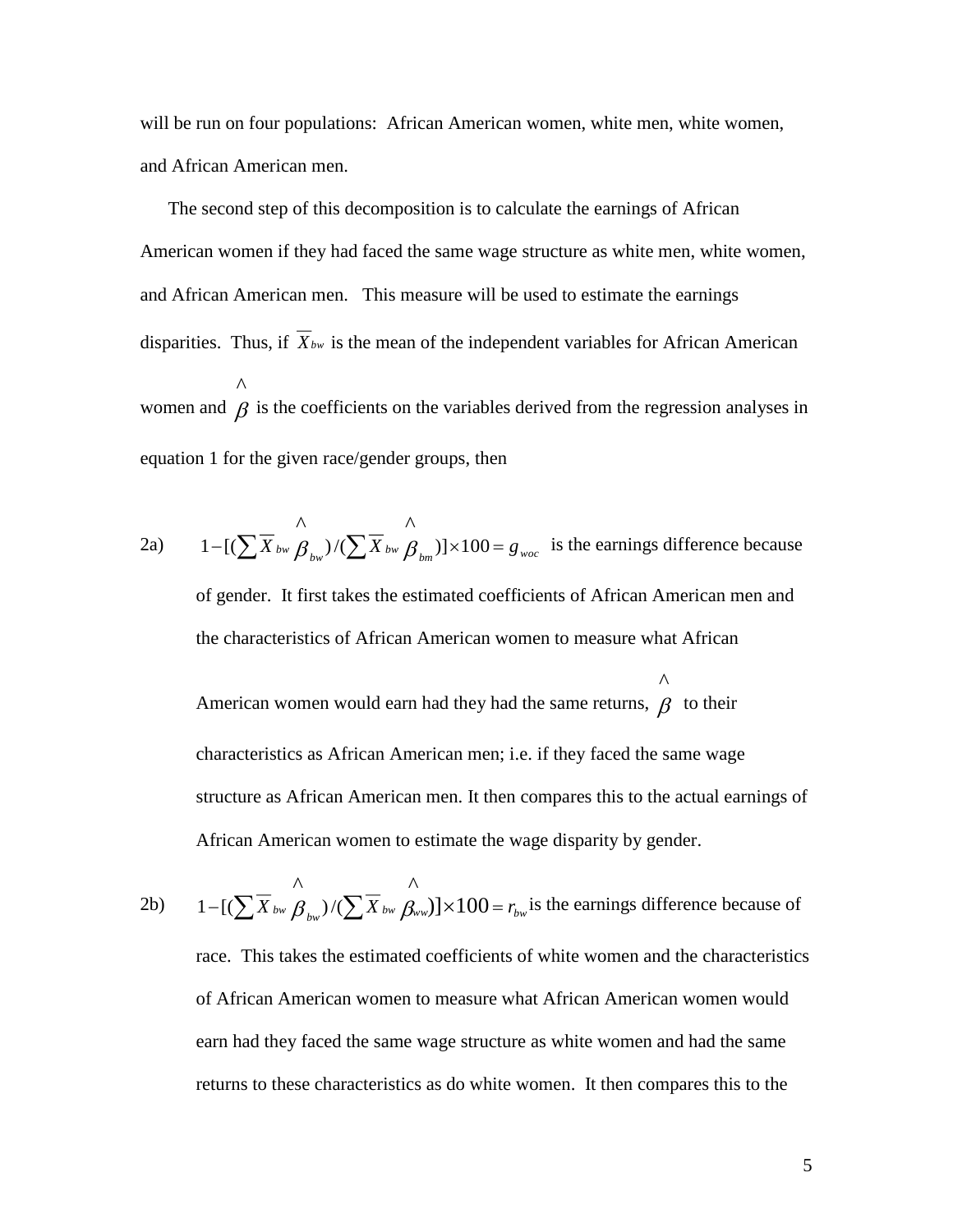actual earnings of African American women to estimate the wage disparity by race.

2c) 
$$
1-[(\sum \overline{X}_{bw} \mathcal{B}_{bw})/(\sum \overline{X}_{bw} \mathcal{B}_{wm})] \times 100 = t_{bw}
$$
 is the total earnings difference  
because of the combined effect of race and gender. Here the estimated  
coefficients of white men and the characteristics of African American women  
measure what African American women would earn had they faced the same  
wage structure as white men and the same returns as the latter. This is compared  
to the actual earnings of African American women to estimate the wage disparity  
by both race and gender.

The results from 2a through 2c will be compared. This allows a comparison of the earnings disparities for African American women because of their gender separately from their race, as well as the extent to which both gender and race depress their earnings. If  $2a > 2b$ , or  $g_{bw} > r_{bw}$ , then the earnings disparity because of gender would be greater than that of race.

The effect of the intersection of race and gender on earnings will be assessed by comparing the sum of the race and gender penalties ( $g_{bw} + r_{bw}$ ) to their combined effect,

 $t_{bw}$ , i.e. if  $2a + 2b \leq C 2c$ , or

- 3a)  $g_{bw}$  +  $r_{bw}$  >=<  $t_{bw}$
- 3b) Let  $i_{bw} = g_{bw} + t_{bw}$

Then if  $g_{bw} + r_{bw} = t_{bw}$ , or

$$
[1-(\sum(\overline{X}_{bw}\hat{\beta}_{bw})/\sum(\overline{X}_{bw}\hat{\beta}_{bw}))\times 100] + [1-(\sum(\overline{X}_{bw}\hat{\beta}_{bw})/\sum(\overline{X}_{bw}\hat{\beta}_{ww}))\times 100] =
$$
  

$$
[1-(\sum(\overline{X}_{bw}\hat{\beta}_{bw})/\sum(\overline{X}_{bw}\hat{\beta}_{wm}))\times 100],
$$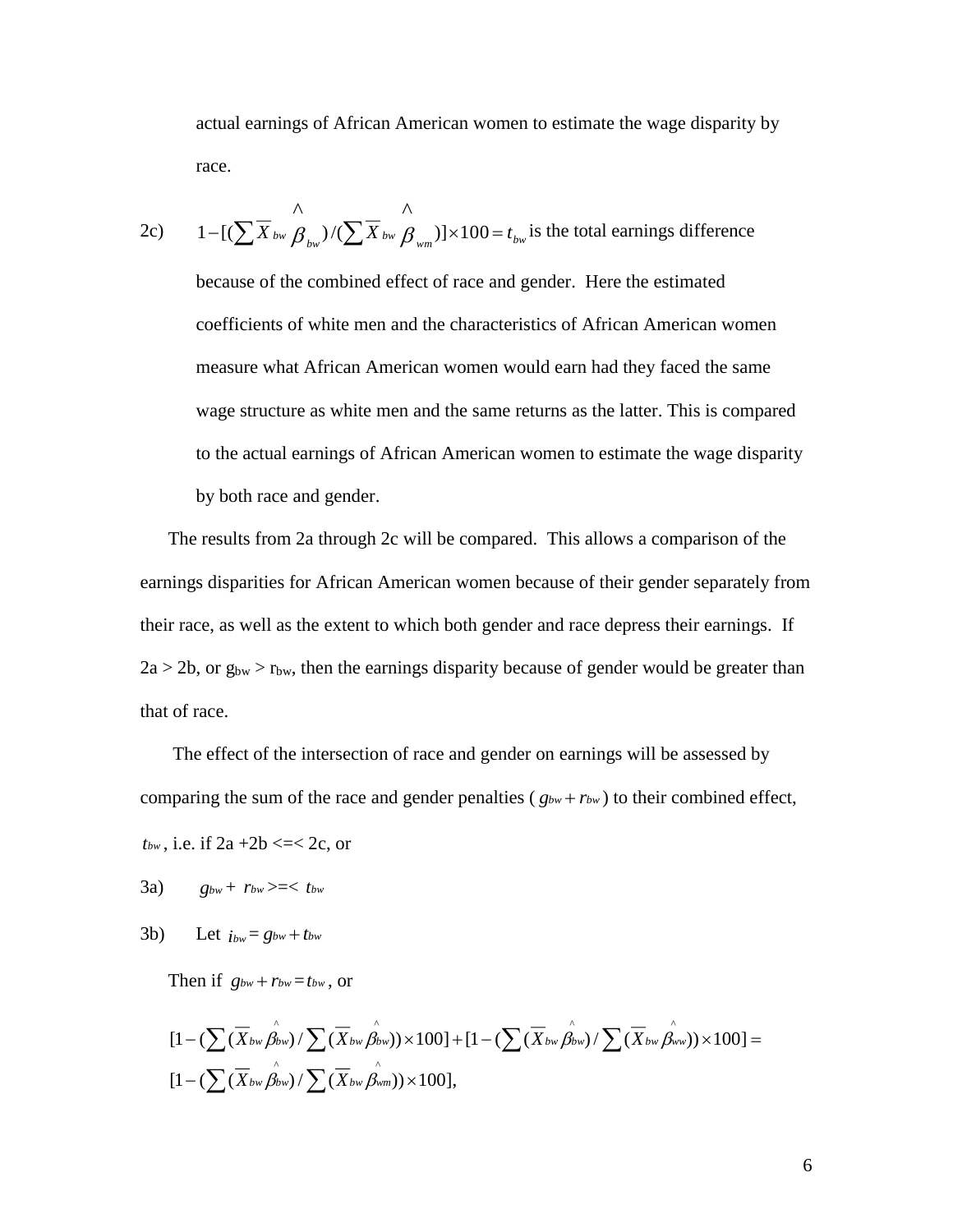the intersection of race and gender,  $i_{bw} = 0$ , and the total amount of race and gender penalties equals the sum of their separate parts.

Alternatively, If  $g_{bw} + r_{bw} < t_{woc}$ , or

$$
\begin{aligned}[1 &-(\sum(\overline{X}_{bw}\overset{\circ}{\beta_{bw}})/\sum(\overline{X}_{bw}\overset{\circ}{\beta_{bw}})\times100]+[1 &-(\sum(\overline{X}_{bw}\overset{\circ}{\beta_{bw}})/\sum(\overline{X}_{bw}\overset{\circ}{\beta_{ww}}))\times100]<\\[1 &-(\sum(\overline{X}_{bw}\overset{\circ}{\beta_{bw}})/\sum(\overline{X}_{bw}\overset{\circ}{\beta_{wm}}))\times100],\end{aligned}
$$

then the intersection of race and gender,  $i_{bw}$  < 0, or the interaction between race and gender is negative, i.e., the total amount of earnings penalties from race and gender are greater than the sum of their separate parts.

Finally, if  $g_{bw} + r_{bw} > t_{bw}$ , or

$$
\begin{aligned}[1 &-(\sum(\overline{X}_{bw}\overset{\circ}{\beta_{bw}})/\sum(\overline{X}_{bw}\overset{\circ}{\beta_{bw}})\times100]+[1 &-(\sum(\overline{X}_{bw}\overset{\circ}{\beta_{bw}})/\sum(\overline{X}_{bw}\overset{\circ}{\beta_{ww}}))\times100]&>\\[1 &-(\sum(\overline{X}_{bw}\overset{\circ}{\beta_{bw}})/\sum(\overline{X}_{bw}\overset{\circ}{\beta_{wm}}))\times100],\end{aligned}
$$

then the interaction between race and gender,  $i_{bw} > 0$ , is positive; i.e. the total amount of penalties black women face because of their race and gender is less than the sum of the separate effects of race and gender.

I also decompose the earnings differences from equation 1 between African American women and other workers into two parts, the explained and unexplained components:

4a) 
$$
\sum (\overline{X}_{o} \hat{\beta}_{o}) - \sum (\overline{X}_{bw} \hat{\beta}_{bw}) = \sum \hat{\beta}_{o} (\overline{X}_{o} - \overline{X}_{bw}) + \sum \overline{X}_{bw} (\hat{\beta}_{o} - \hat{\beta}_{bw})
$$

The log earnings gap  $=$  the explained portion of the gap  $+$  the unexplained gap Where *Xbw* is the means of the independent variables for African American women, *X<sup>o</sup>* the means of the independent variables for other workers,  $\beta_{bw}$  $\hat{\beta}_{bw}$  the coefficients on the variables for African American women, and  $\beta_o$  the coefficients on these variables for ^other workers.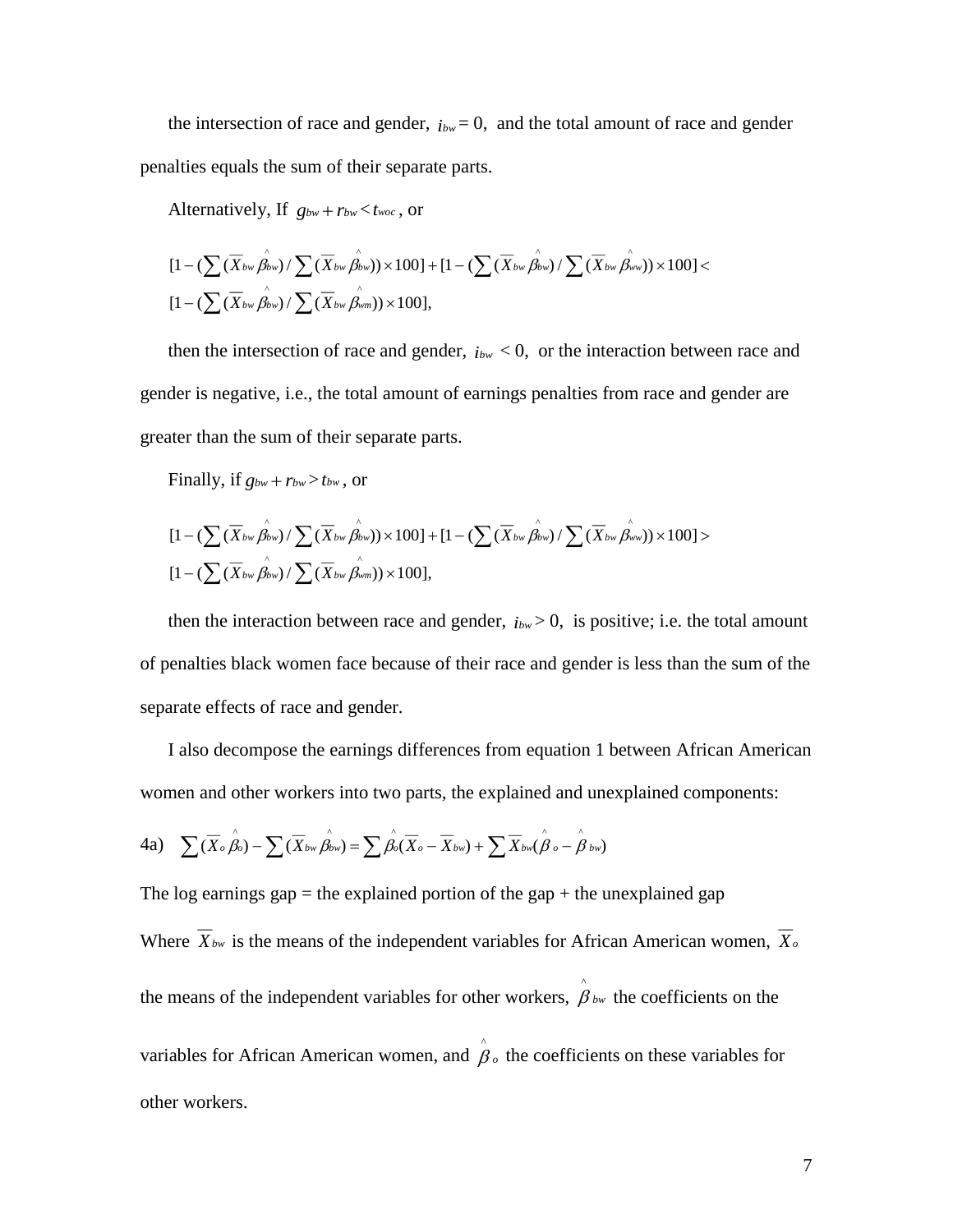The first argument on the right side of equation 4a is the portion of the log earnings difference attributed to different levels of observable human capital. It is called the "explained" or non-discriminatory component of the wage gap, since differences in the characteristics of workers can explain the difference in earnings. The second argument on the right side of equation 4a is the difference in the log earnings gap attributed to different returns to the control variables. It is the "unexplained" portion of the wage gap. Because this portion is due to black workers receiving lower returns to their human capital than other workers, it is a measure of discrimination, the effect of unmeasured variables, or both.<sup>3</sup>

Decomposing the log earnings gap into these two components allows an examination of the extent to which differences in earnings between African American and other workers are due to differences in observable human capital or other characteristics, such as regional distributions, that are associated with higher earnings (called "human capital" in the remainder of this paper), versus the extent to which they are due to rewarding these traits differently by race or gender. $4$ 

This decomposition is performed for the gender, race, and total (combined race and gender) wage differences, are thus as follows:

4b) 
$$
\sum \overline{X}_{bw} \hat{\beta}_{bw} - \sum (\overline{X}_{bw} \hat{\beta}_{bw} = \sum \hat{\beta}_{bw} (\overline{X}_{bw} - \overline{X}_{bw}) + \sum \overline{X}_{bw} (\hat{\beta}_{bm} - \hat{\beta}_{bw})
$$
 for the gender gap

4c) 
$$
\sum \overline{X}_{ww} \overbrace{\beta_{ww}}^{\wedge} - \sum (\overline{X}_{bw} \overbrace{\beta_{bw}}^{\wedge} = \sum \overbrace{\beta_{ww}}^{\wedge} (\overline{X}_{ww} - \overline{X}_{bw}) + \sum \overline{X}_{bw} (\overbrace{\beta_{ww}}^{\wedge} - \overbrace{\beta_{bw}}^{\wedge}) \text{ for the race gap}
$$

4d) 
$$
\sum \overline{X}_{wm} \hat{\beta}_{wm} - \sum (\overline{X}_{bw} \hat{\beta}_{bw} = \sum \hat{\beta}_{wm} (\overline{X}_{wm} - \overline{X}_{bw}) + \sum \overline{X}_{woc} (\hat{\beta}_{wm} - \hat{\beta}_{bw})
$$
 for the total

(combined) race and gender gap.

**Data**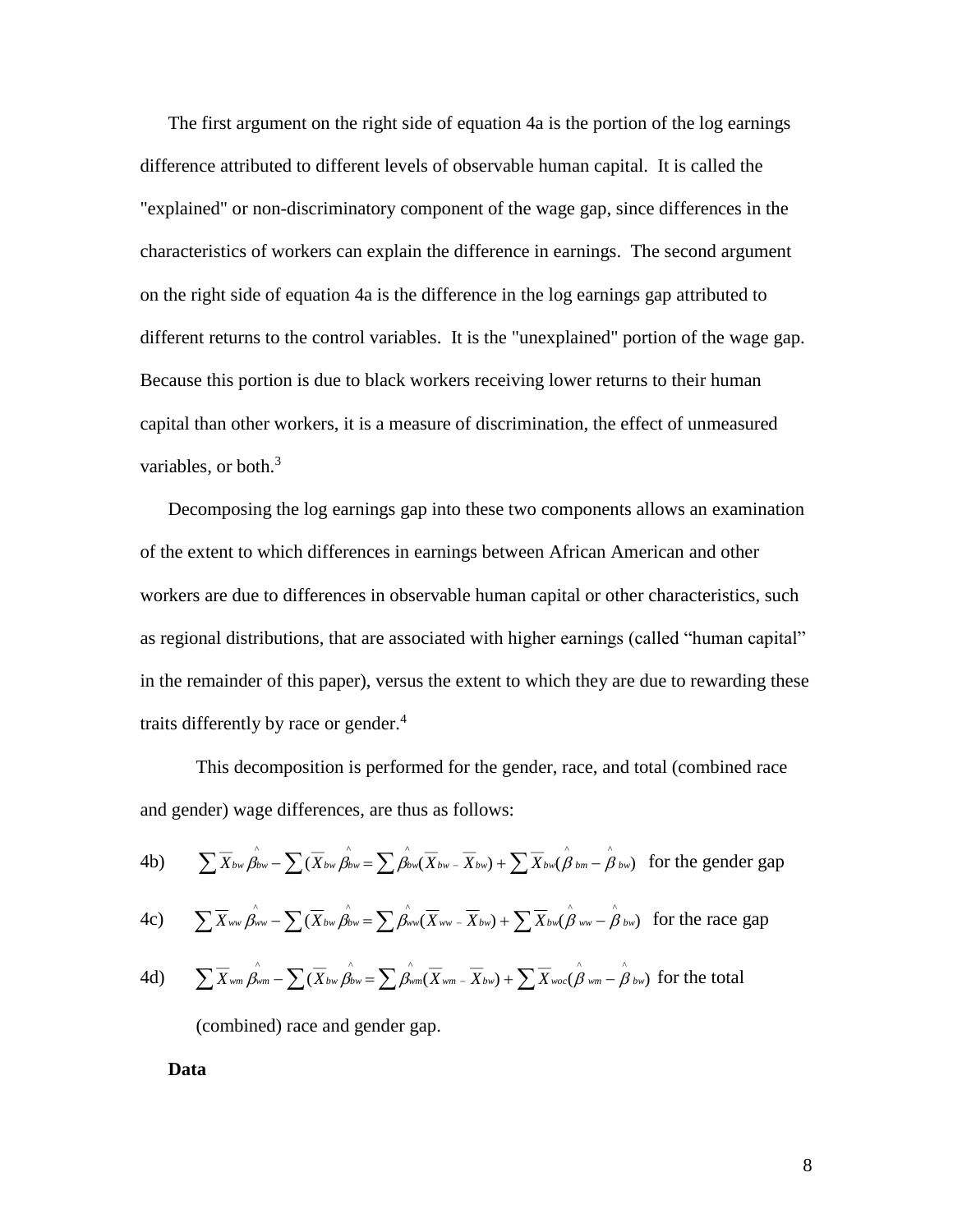I use the 5% 1980 sample from the 1980 census, 1990 1% metro sample from the census, 2000 5% sample from the census, and the 2010 and 2017 American Community survey (5 year) samples from IPUMS for this analysis. Wage and salary workers between the ages of 24 and 64 with earnings between above \$1 and who worked full-time year-round were included in the sample. Hispanics and those in the Armed forces were excluded. Standard control variables are used, such as potential work experience and its square, and dichotomous variables for educational attainment, marital status, region of the country, residence in a central city, residence in a metropolitan area, the number of children, and the number of children under five, and broad industry and occupational groups. 5

Previous research suggests that part of the race and gender earnings differences are the result of holding different jobs. Women have historically worked in jobs such as clerical occupations that pay less for their skills than the jobs that men hold, and black workers have historically been shut out of many industries that pay higher wages (Reskin and Roos, 1990; Reskin and Padavic, 1994; Amott and Matthei, 1991). Thus to examine the extent to which holding different jobs causes wage differences, I control for industry or occupation<sup>6</sup> and whether or not one works in the government sector<sup>7</sup>. Working in different jobs can result from discrimination in hiring and promotion, but it can also result from a preference for working in different jobs or from holding different skill levels.<sup>8</sup> Although examining the cause of occupational differences is beyond the scope of this paper, including controls for occupations allows an examination of the extent to which wage differences are caused by holding different jobs versus other factors (Blau and Beller, 1992).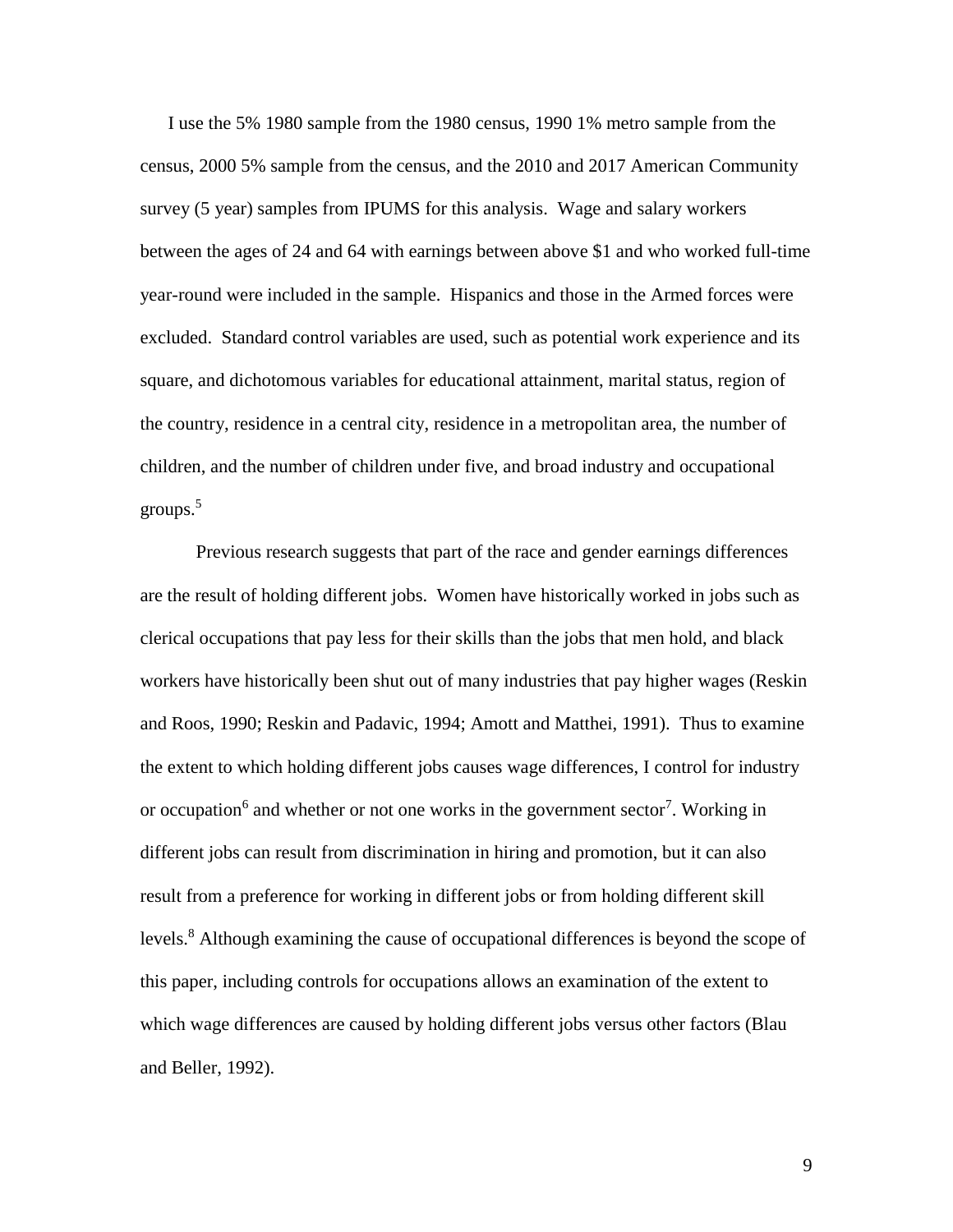## **Empirical Results**

The results of the regressions from 1a were standard. Higher education levels, greater potential work experience, and living in a metropolitan area were correlated with higher earnings. Being female and African American were correlated with lower earnings. The results from the equations 2 are presented in Table 1. Notice that the gender penalties have declined over time, which is similar to the findings from other research. In 2017 these penalties fell to 12% from 20 to 21% in 1980. Notice also that the gender penalty is higher than the race penalty, which is 10-11% in 2017. It's unclear if the race penalty increases over time because of a real increase since 2000 (see Wilson and Rodgers, 2016) or because of the change in datasets used.

The total penalty of 33% is greater than the sum of both the race and gender penalties, leaving interaction penalties of 10-11 percent. This supports Kim (2009) that there is a negative interaction between race and gender, and that the intersection of race and gender imparts an additional penalty. Examining the decompositions in equation 4 (not shown) indicate that the race penalty is due to both explained and unexplained components. Different education levels and occupational segregation contributes to these earnings differences. But the unexplained portion indicates that African American women receive lower returns to their potential work experience, educational attainment, and industry employed compared to white women.

In contrast, for both the gender and total penalties, the unexplained component dominates. Their different returns to potential work experience and educational levels explain the total wage penalty; whereas there is no explanation for the gender component at all—this is mostly due to having a different constant (intercept) for African American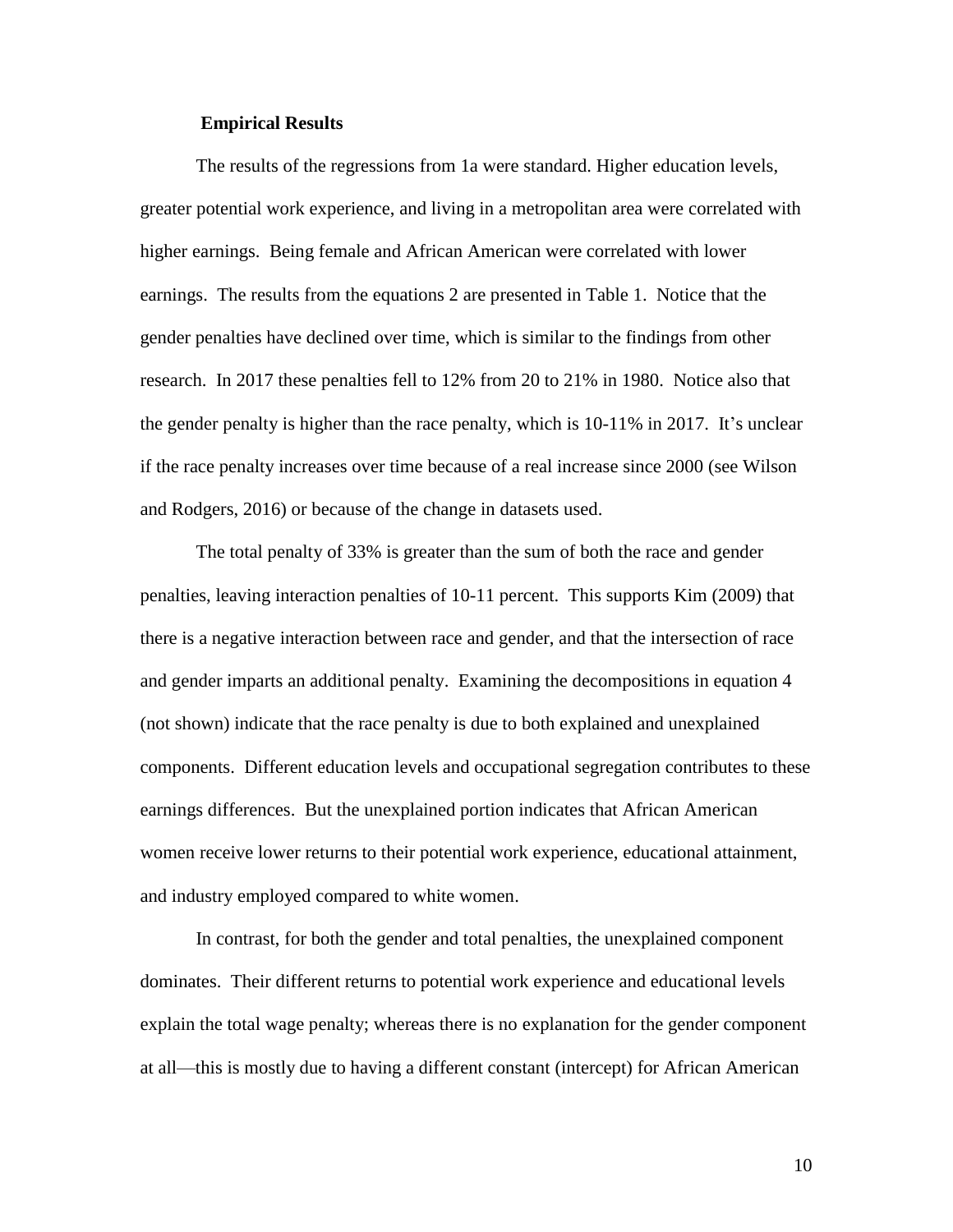women compared to men. What is intriguing is that throughout this period of time, there remain gender, race and interaction penalties, with the sum of race and gender penalties less than the total black women face. These results indicate that African American women fare particularly poorly in labor markets in the US.

### **Asian American Women in the United States**

A similar analysis was run for Asian American women born in the United States. These results are quite different, however. As Table 2 shows, there is no race penalty. The sign is negative, indicating that Asian American women hold an advantage over white women, and this advantage may be increasing slightly over time (although this slight increase could be the result of switching datasets in 2000). The gender penalty declines slightly over time, although it holds at approximately 16% for the past 17 years. The total wage gap also declines over time and remains at 10 percent.

The total gap is greater than the sum of the race and gender gaps. Although there is no race gap, there remains an intersectional component of approximately 3%, which has declined over time. How does one interpret these odd findings? How can there be an intersectional component of race and gender when there is no race penalty? The answer can be found in examining the decompositions in Equations 4. Technically, in calculating the racial penalty, I am comparing Asian women with white women. But most of the wage difference between these women is accounted for by the explained gap. Moreover, Asian women are more likely to attain a college degree or an advanced degree compared to white women. They are more likely to work in professional and managerial occupations, live in the Western region, and in metropolitan areas that pay higher wages.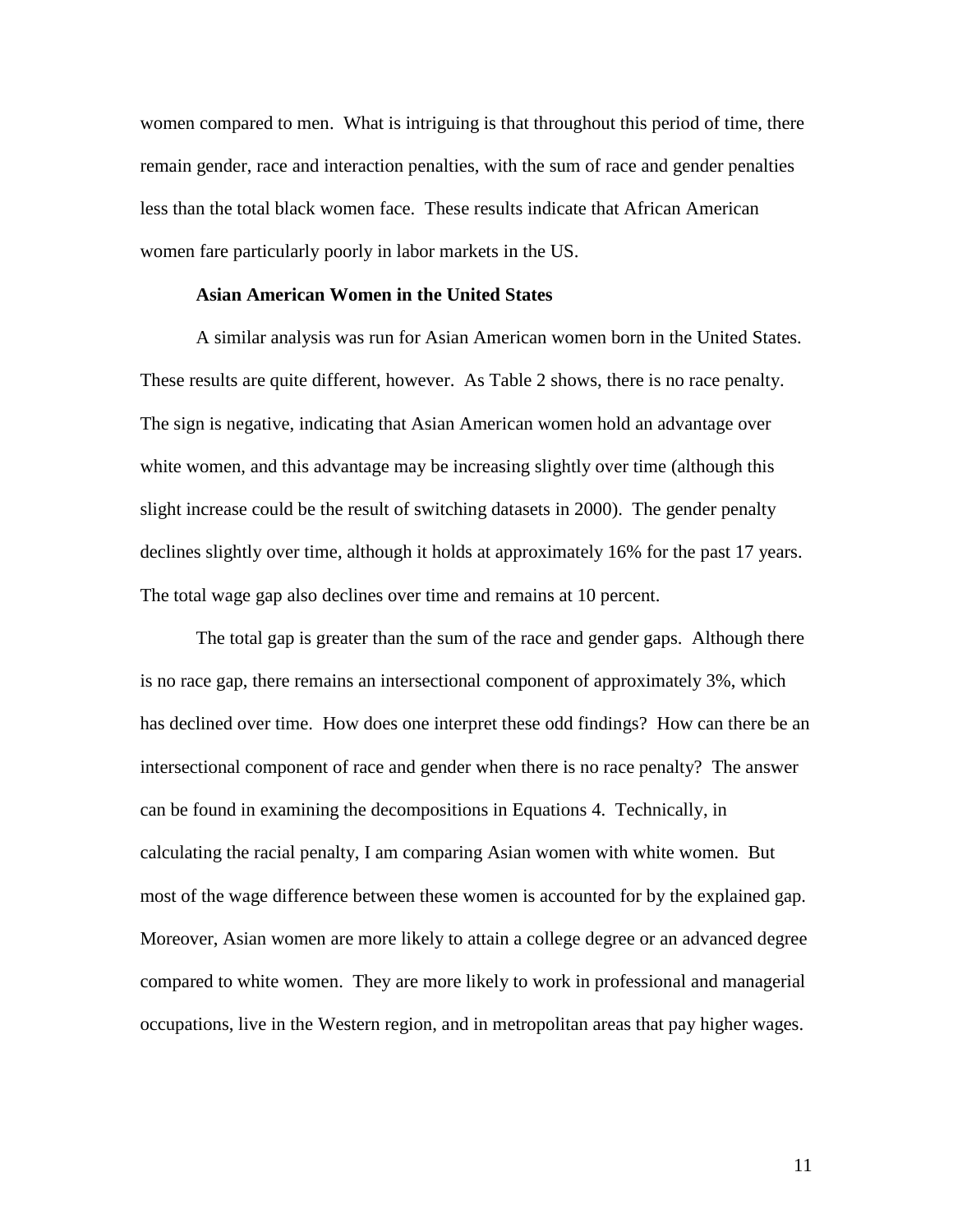Hence their wage advantage stems from these factors. The unexplained gap is very small, and very little is explained by differential returns to the variables in the regression.

The gender gap is calculated by comparing Asian women to Asian men. All of the earnings difference is attributed to the unexplained gap; especially the family variables: being married and the number of children reduces the earnings of women and rewards the earnings of men. Similarly, when examining the total gender gap for Asian women, the wage differences between Asian women and white men are all due to the unexplained portion of the wage decomposition. Besides potential work experience, being married and the number of children rewards white men and penalizes Asian women.

Stereotypes that are associated with social categories such as race also reflect common underlying dimensions that are gendered. Asians are associated with female even Asian men are seen as effeminate. In contrast, African Americans—both men and women--are seen as masculine. This leads to Asian men and women as being seen as more competent than warm, and women and white Americans are perceived as less competent but having greater warmth. Asian Americans and women are perceived as shy, family orientated, and soft spoken. In contrast, African Americans and men are perceived as aggressive, dominant, athletic, and competitive. Asian American men, therefore, are less likely to be picked for leadership positions compared to African American men. (See Johnson et al., 2012; Galinski et al., 2013)

The result is that the race component in these findings are intertwined with the gender component. The absence of a racial component is because Asians are seen as effeminate. Asian Americans—both men and women--are perceived as feminine,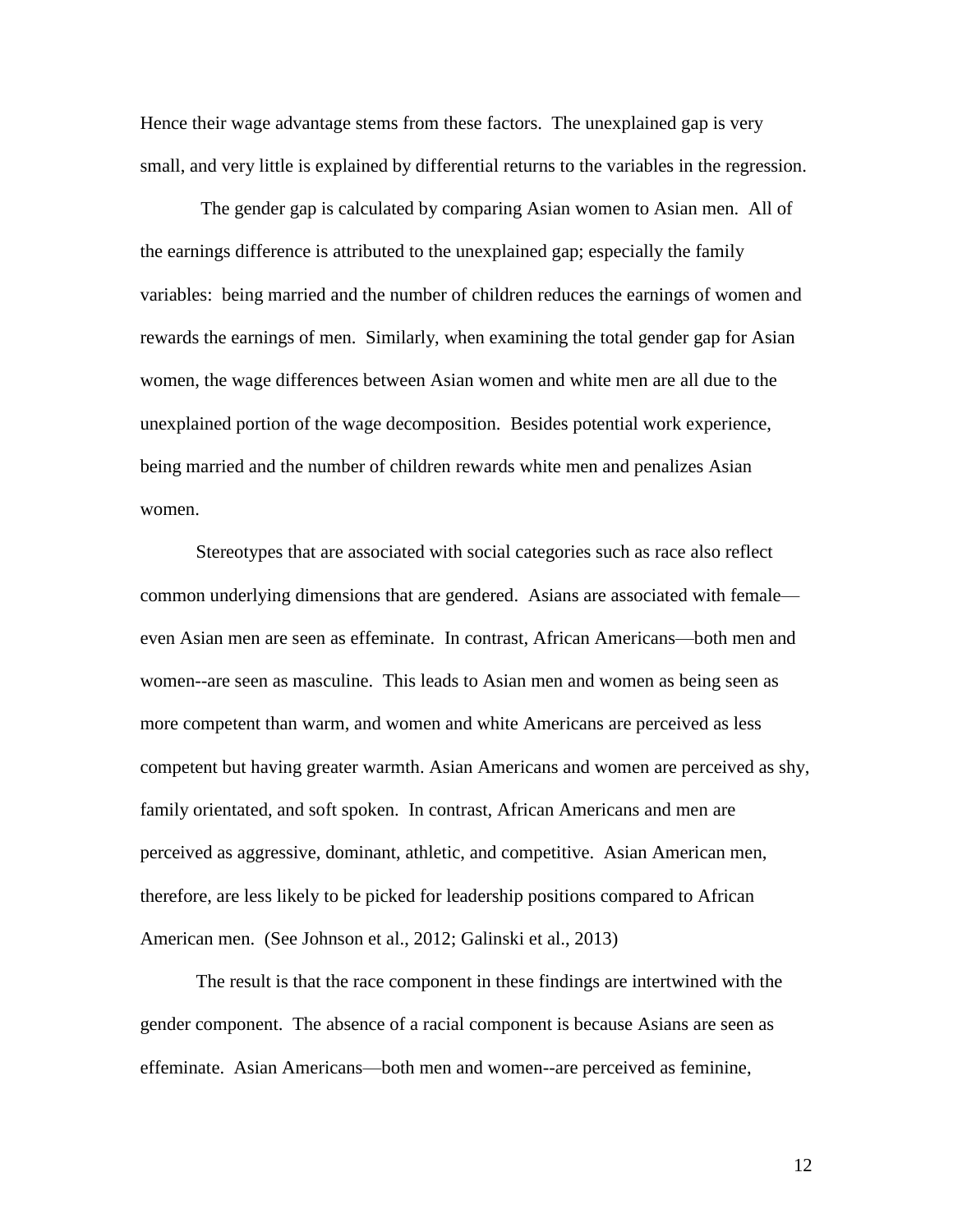submissive, and docile. In addition, research indicates that there is more patriarchy in Asian cultures (Das, 2006; Hanson and Gilbert, 2012; Kibria, 1990). Thus the marriage penalty and penalty for having children is larger for foreign born Asians, resulting in larger estimated gender gaps (see Table 3). Thus the racial component is absent but present in the total penalty and in the intersectional penalty—because race is gendered and intertwined with gender and cannot be separated for Asian American women.

# **Conclusion**

African American women continue to suffer from gender, race and intersectional penalties in their earnings in the US. Although Asian American women appear not to suffer from race penalties, they nevertheless face penalties from their gender and from the intersection of their gender and race. I find that gendered racism explain the gender, race, intersectional and total wage gaps for African American and Asian American women in the US. Whereas African Americans are perceived as inferior workers and Asian Americans as competent workers, these racial groups are gendered—with African Americans portrayed as masculine and Asian Americans as effeminate.

These play out in very different ways, with Asian American women's earnings depressed from patriarchy, from different expectations in the family, and/or from different expectations in the labor markets that lead to gendered and intersectional penalties. African American women, however, continue to suffer from all three penalties—from their race, gender, and intersectional penalties of race and gender. This research confirms that the intersection of gender and race is indeed complex and that it plays out quite differently for different racial/gender groups in remarkable ways.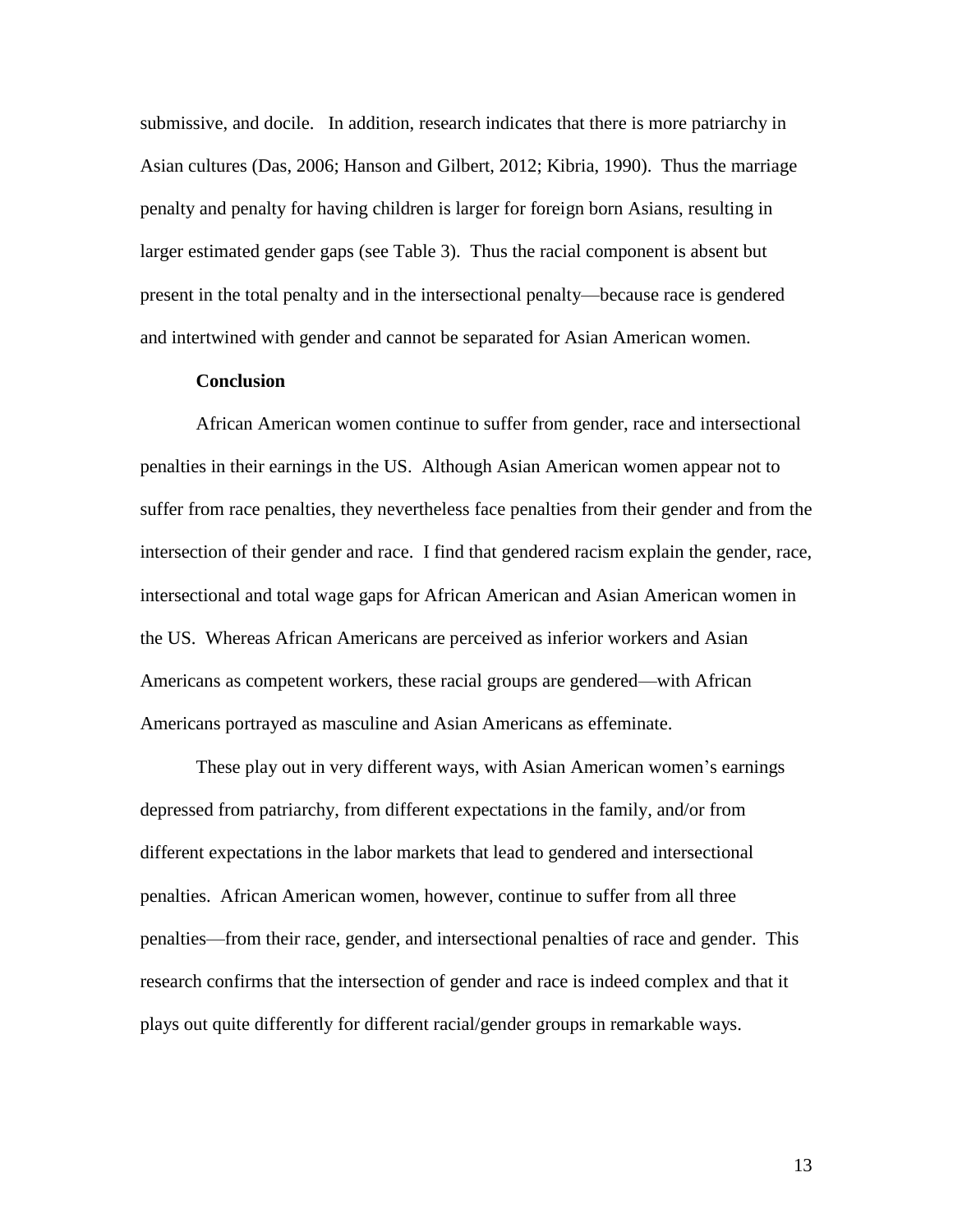# **References**

- Almquist, Elizabeth M. 1975. "Untangling the Effects of Race and Sex: The Disadvantaged Status of Black Women." *Social Science Quarterl*y 56(June): 130-142.
- Amott, Teresa L. and Julie Matthei. 1991. Race, Gender and Work: A Multicultural History of Women in the United States. Boston: South End Press.
- Bell, Ella L., Toni C. Denton, and Stella Nkomo. 1993. "Women of Color in Management: Toward an Inclusive Analysis." In *Women in Management: Trends, Issues, and Challenges in Managerial Diversity,* edited by Ellen A. Fagenson, pp. 105-130*.* Newbury Park, CA: Sage Publications.
- Bjerk, David. 2007. "The Differing Nature of Black-White Wage Inequality Across Occupational Sectors." *Journal of Human Resources* 42(Spring): 398–434.
- Blau, Francine D. and Andrea H. Beller. 1992. "Black-White Earnings Over the 1970s and 1980s: Gender Differences in Trends." *Review of Economics and Statistics*, 74(May): 276-86.
- Blau, Francine D., Marianne A. Ferber and Anne E. Winkler. 2006. *The Economics of Women, Men and Work*. Upper Saddle River, NJ: Pearson.
- Blinder, Alan S. 1973. "Wage Discrimination: Reduced Form and Structural Elements." *Journal of Human Resources* 8(fall): 436-55.
- Browne, Irene. 1999. *Latinas and African American Women at Work: Race, Gender, and Economic Inequality*. Russell Sage, NY.
- Browne, Irene and Joya Misra. 2003. "The Intersection of Gender and Race in the Labor Market," *Annual Review of Sociology,* 29: 487-513.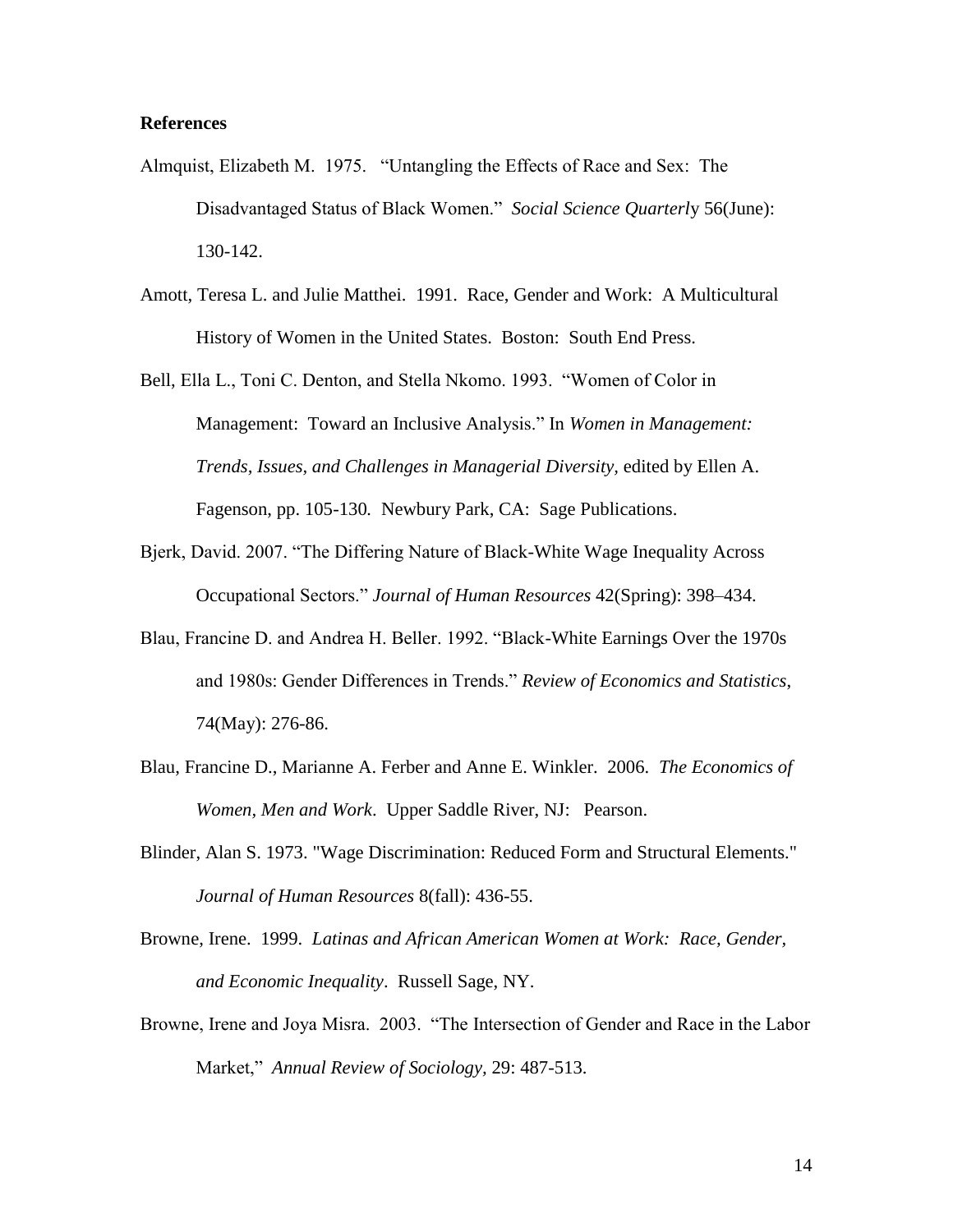- Browne, Irene and Ivy Kennelly. 1999. "Stereotypes and Realities: Images of Black Women in the Labor Market." In *Latinas and African American Women at Work: Race, Gender, and Economic Inequality,* edited by Irene Browne, pp. 302-326. NY: Russell Sage.
- Cunningham, James S. and Nadja Zalokar, 1992. "The Economic Progress of Black Women, 1940-1980: Occupational Distribution and Relative Wages." *Industrial and Labor Relations Review* 45(April): 540-555.
- Darity, William A. Jr. and Patrick L. Mason. 1998. "Evidence on Discrimination in Employment: Codes of Color, Codes of Gender." *Journal of Economic Perspectives* 12(spring): 63-90.
- Darity, William A. Jr., David K. Guilkey and William Winfrey. 1996. "Explaining Differences in Economic Performance Among Racial and Ethnic Groups in the USA: The Data Examined." *American Journal of Economics and Sociology* 55(October):411-425.
- Das, Sudipta. 2006. "Life in a Salad Bowl! Marriage, Family Life, and Economic Choices in Asian-American Communities in the United States." Race, Gender and Class, 13(1-2). 248-272.
- Farkas, George, Paula England, Keven Vicknair, and Barbara Stanek Kilbourne. 1997. "Cognitive Skill, Skill Demands of Jobs, and Earnings among Young European American, African American, and Mexican American Workers." *Social Forces* 75(March): 913-938.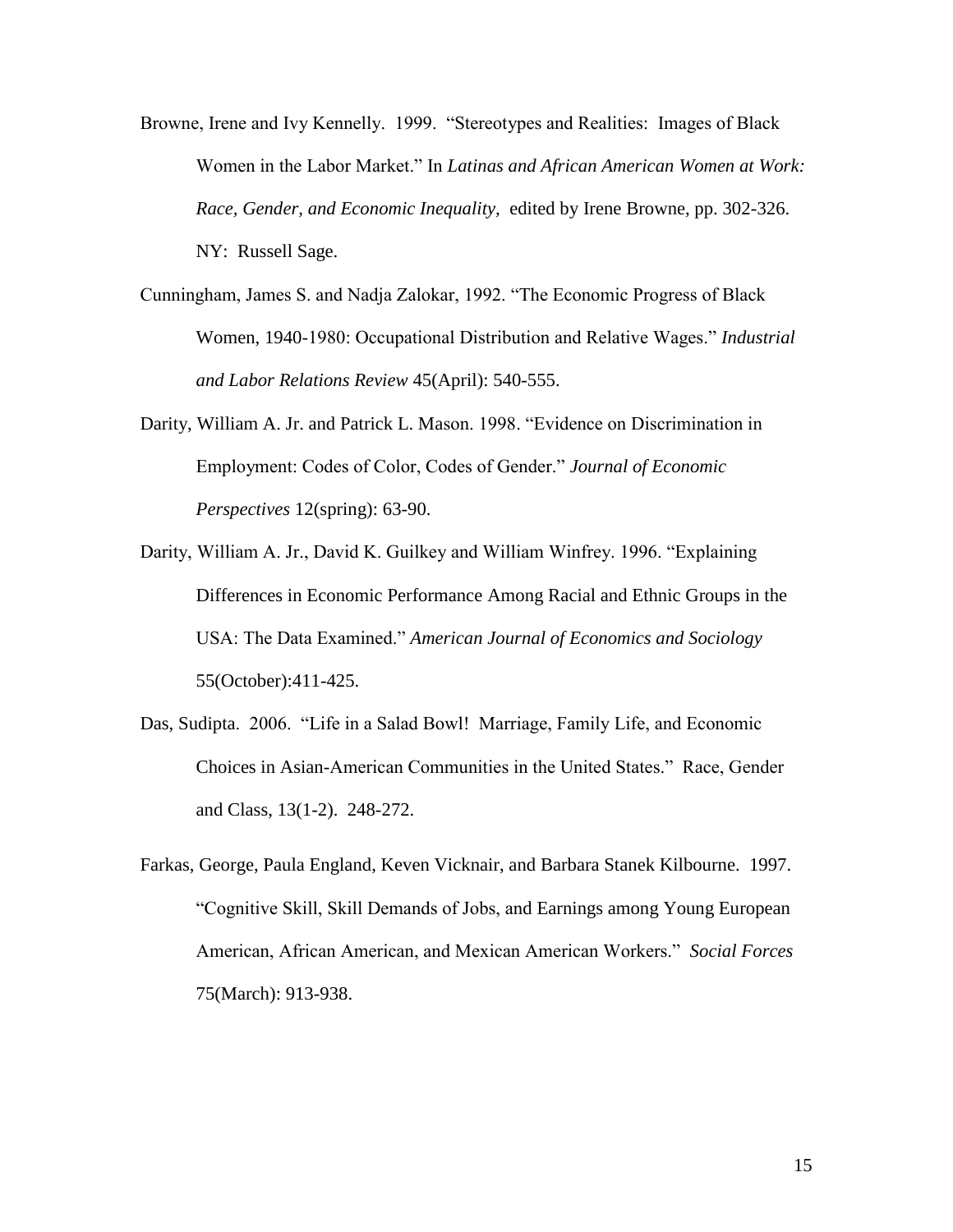- Galinsky, Adam, Erika Hall, and Amy Cuddy. 2013. "Gendered Races: Implications for Interracial Marriage, Leadership Selection, and Athletic Participation" *Psychological Science* 24(4): 498-506.
- Goldsmith, Arthur H., Darity, William Jr., and Veum, Jonathan R. 1998. "Race, Cognitive Skills, Psychological Capital and Wages." *Review of Black Political Economy* 26(fall): 9-21.
- Hanson, Sandra L. and Emily Gilbert. 2012. "Family, Gender and Science Experiences: The Perspective of Young Asian Americans." *Race, Gender & Class*, 19(3/4): 326-347
- Johnson, Kerri, Jonathan Freeman, and Kristn Pauker. 2012. "Race is Gendered: How Covarying Phenotypes and Stereotypes Bias Sex Categorization," *Journal of Personality and Social Psychology* 102(1): 116-131.
- Kibria, Nazli. 1990, "Power, patriarchy, and gender conflict in the Vietnamese immigrant community." *Gender & Society*, Vol 4(1): 9-24.
- Killingsworth, Mark R. 1987. "Heterogeneous Preferences, Compensating Wage Differentials and Comparable Worth." *Quarterly Journal of Economics*, 102(Nov.): 727-742.
- Kilbourne, Barbara, Paula England and Kurt Beron. 1994. "Effects of Individual, Occupational, and Industrial Characteristics on Earnings: Intersections of Race and Gender." *Social Forces* 72(June): 1149-1176.
- Kim, Marlene. 2002. "Has the Race Penalty for Black Women Disappeared in the United States?" *Feminist Economics* 8(July): 115-124.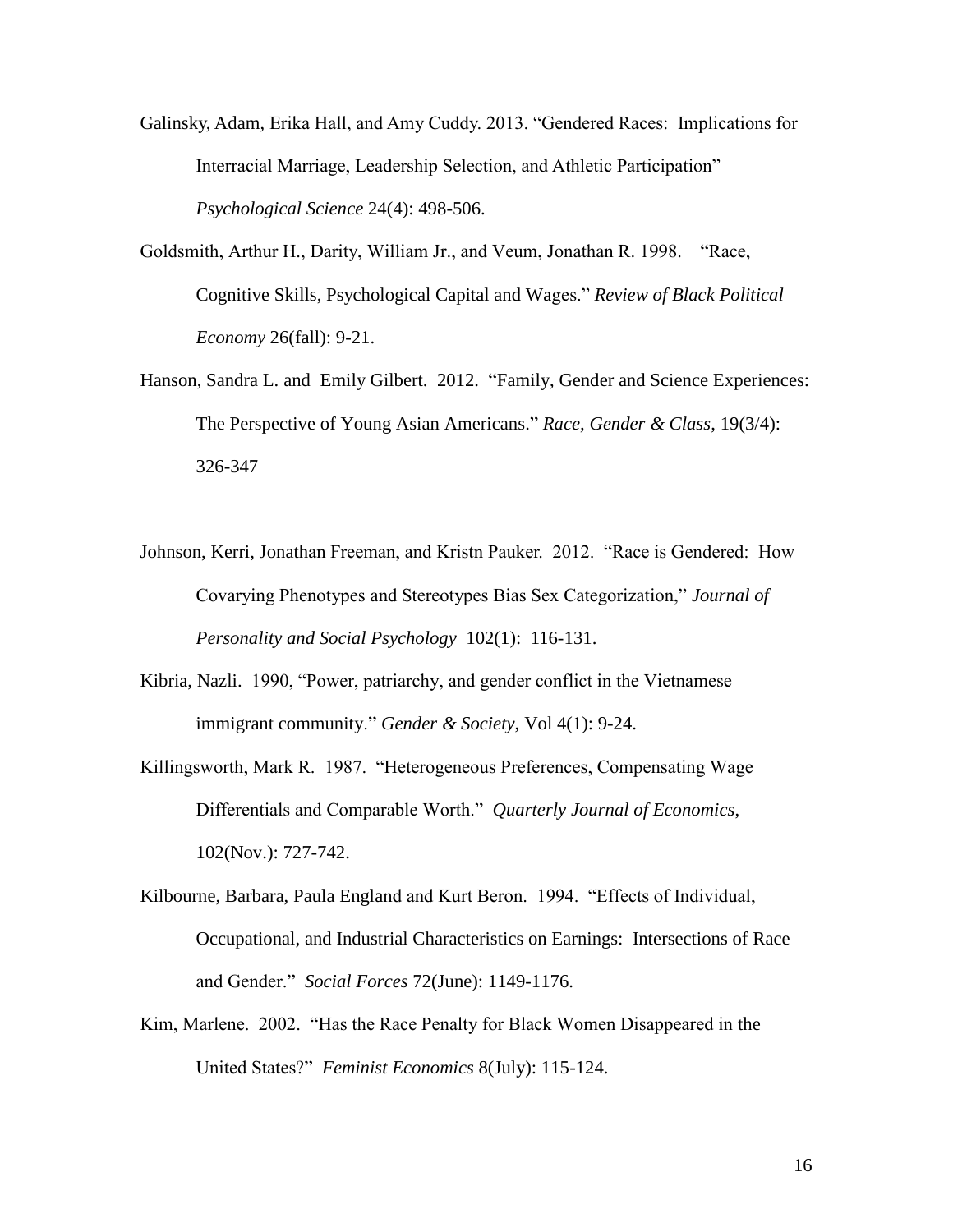- Kim, Marlene. 2009. "Race and Gender Differences in the Earnings of Black Women," *Industrial Relations* (July). 48(3): 466-88*.*
- Lang, Kevin and Manove, Michael. 2006. "Education and Labor-Market Discrimination," National *Bureau of Economic Research Working Paper Series* 12257(May).
- Neal, Derek A. and William R. Johnson. 1996. "The Role of Premarket Factors in Black-White Wage Differences." *Journal of Political Economy* 104 (Oct.): 869-893.
- Oaxaca, Ronald L. 1973. "Male-Female Differentials in Urban Labor Markets." *International Economic Review* 14(Oct.): 693-709.
- O'Neill, June. 1990. "The Role of Human Capital in Earnings Differences Between Black and White Men." *Journal of Economic Perspectives* 4(fall):25-45.
- Polacheck, Solomon W. 1979. "Occupational Segregation Among Women: Theory, Evidence, and a Prognosis." In *Women in the Labor Market,* edited by Cynthia B. Lloyd, Emily S. Andrews, and Curtis L. Gilroy, pp. 137-157. New York: Columbia University Press.
- Polacheck, Solomon W. 1981. "Occupational Self-Selection: A Human Capital Approach to Sex-Differences in Occupational Structure." *Review of Economics and Statistics* 58(Feb.): 60-69.
- Ragins, Belle Rose, Bickley Townsend, and Mary Mattis. 1998. "Gender Gap in the Executive Suite: CEOs and Female Executives Report on Breaking the Glass Ceiling." *Academy of Management Executive* 12(Feb.): 28-42.
- Reskin, Barbara F. and Irene Padavic. 1994. *Women and Men at Work*. Thousand Oaks, CA: Pine Forge Press.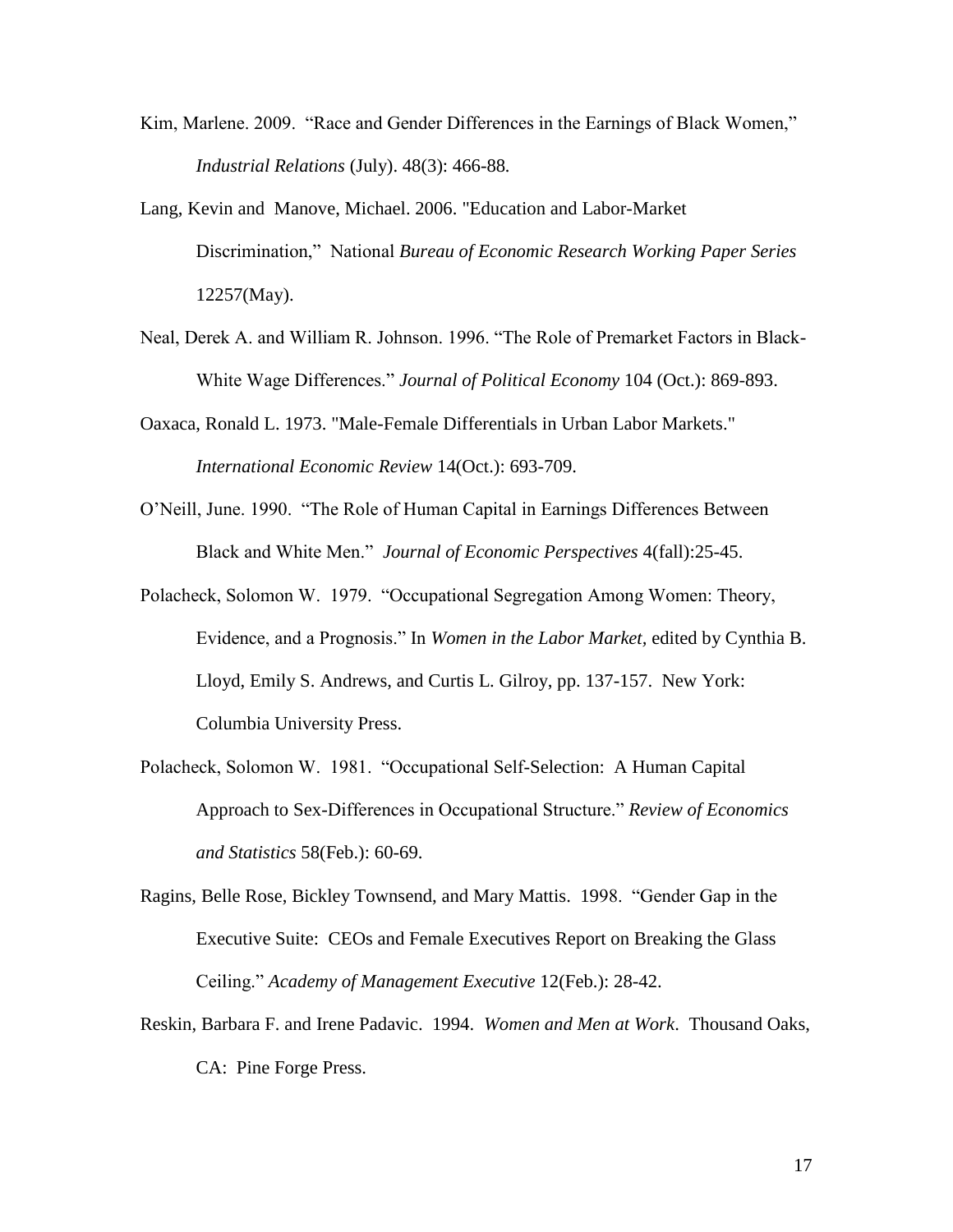- Reskin, Barbara F. and Patricia A. Roos. 1986. *Women's Work, Men's Work: Sex Segregation on the Job,* Washington, D.C: National Academy Press.
- Rodgers, William III, William E. Spriggs, and Elizabeth Waaler. 1998. "Education and the AFQT Score: What's Their Role in Explaining the Lower Relative Earnings of Blacks?" Mimeo.
- Rodgers, William III and William E. Spriggs. 1996. "What Does AFQT Really Measure: Race, Wages, Schooling and the AFQT Score." *Review of Black Political Economy* 24(spring): 13-46.
- Schur, Lisa. 2003. "Contending with the "Double Handicap" Political Activism Among Women with Disabilities, *Women and Politics,* 25(1/2): 31-62
- Tomaskovic-Devey, Donald. 1993a. "The Gender and Race Composition of Jobs and the Male/Female, White/Black Pay Gaps." *Social Forces* 72(Sept.): 45-76.
- -----. 1993b. "Labor-Process Inequality and the Gender and Race Composition of Jobs." *Research in Social Stratification and Mobility*, 12: 215-247.
- Weinberger, Catherine and Lois Joy. 2007. "The Relative Earnings of Black College Graduates, 1980-2001. In *Race and Economic Opportunity in the Twenty-First Century,* edited by Marlene Kim, pp. 50-72. New York: Routledge.
- Wilson, Valerie and William Rodgers III. September 2016. Black-white wage gaps expand with rising wage inequality. Washington, D.C: Economic Policy Institute.
- Zalokar, Nadja. 1990. *The Economic Status of Black Women: An Exploratory Investigation*. Washington D.C.: US Commission on Civil Rights.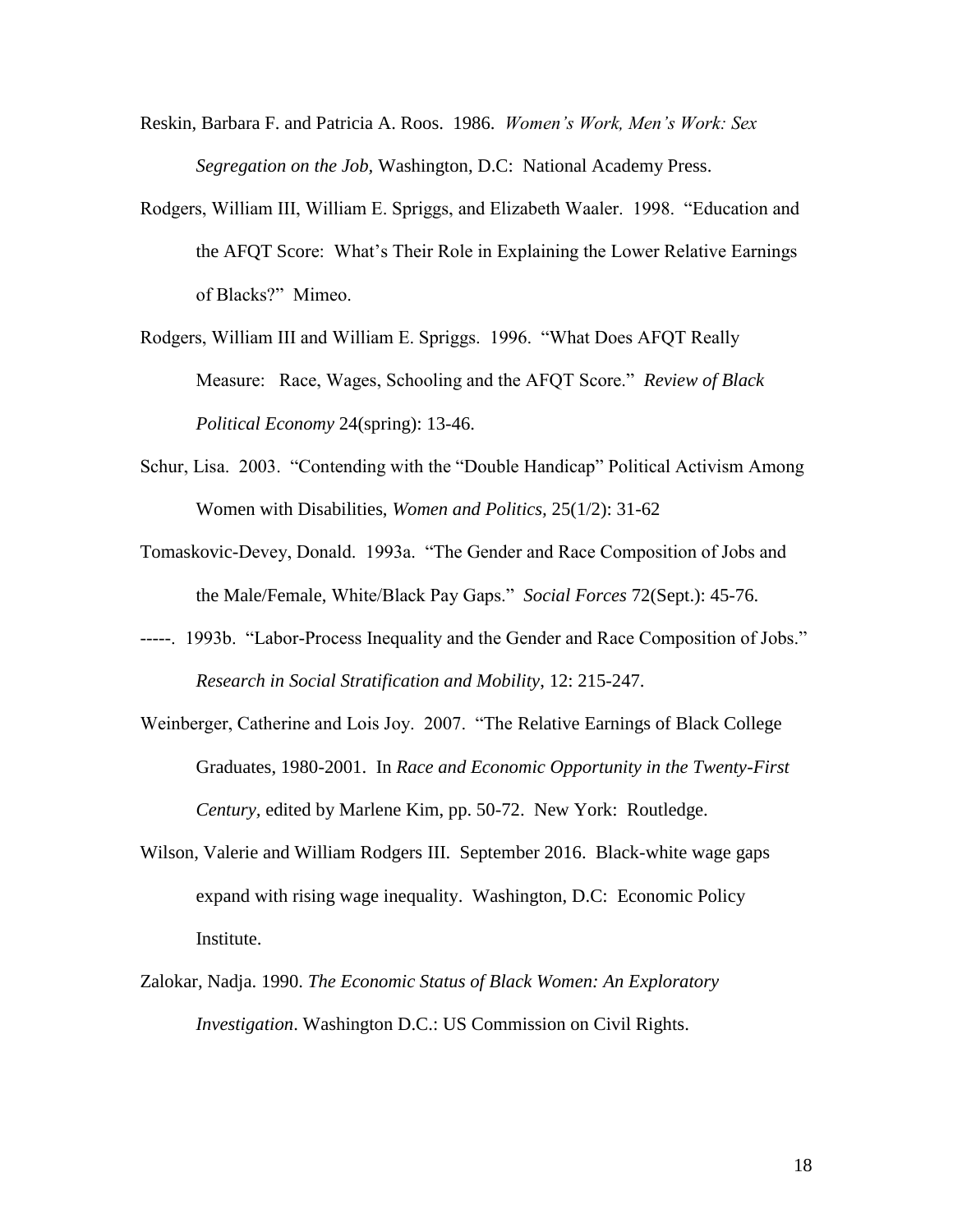|                                  | Year | 1980         | 1990         | 2000          | 2010          | 2017          |
|----------------------------------|------|--------------|--------------|---------------|---------------|---------------|
|                                  |      |              |              |               |               |               |
| race gap                         |      | .0112513**** | .0149537**** | 0255768****   | .0813617****  | .1047861****  |
| (s.e.)                           |      | 0.0017179    | 0.0028761    | 0.0012022     | 0.0011026     | 0.0011503     |
|                                  |      |              |              |               |               |               |
| gender gap                       |      | .2038925**** | .1517788**** | .1188837****  | .1185322****  | .1192653****  |
| (s.e.)                           |      | 0.0017337    | 0.0029128    | 0.0012086     | 0.0011043     | 0.0011504     |
|                                  |      |              |              |               |               |               |
| race+ gender gap                 |      | .2151438**** | .1667326**** | .1444605****  | .1998939****  | .2240514****  |
| (s.e.)                           |      | 0.0034302    | 0.0057333    | 0.0023999     | 0.0021984     | 0.0022933     |
|                                  |      |              |              |               |               |               |
| intersection estimate            |      | .1446054**** | .1229133**** | .1148085****  | .1069455****  | .1067099 **** |
| (s.e.)                           |      | 0.001723     | 0.0028831    | 0.001204      | 0.4852418     | 0.0011527     |
|                                  |      |              |              |               |               |               |
| total gap                        |      | .3597492**** | .2896459**** | 0.259269 **** | .3068394 **** | .3307613****  |
| (s.e.)                           |      | 0.0017527    | 0.0029229    | 0.0012187     | 0.0011224     | 0.001165      |
|                                  |      |              |              |               |               |               |
| **** significant at 0.1<br>of 1% |      |              |              |               |               |               |

**Table 1. African Americans in the US**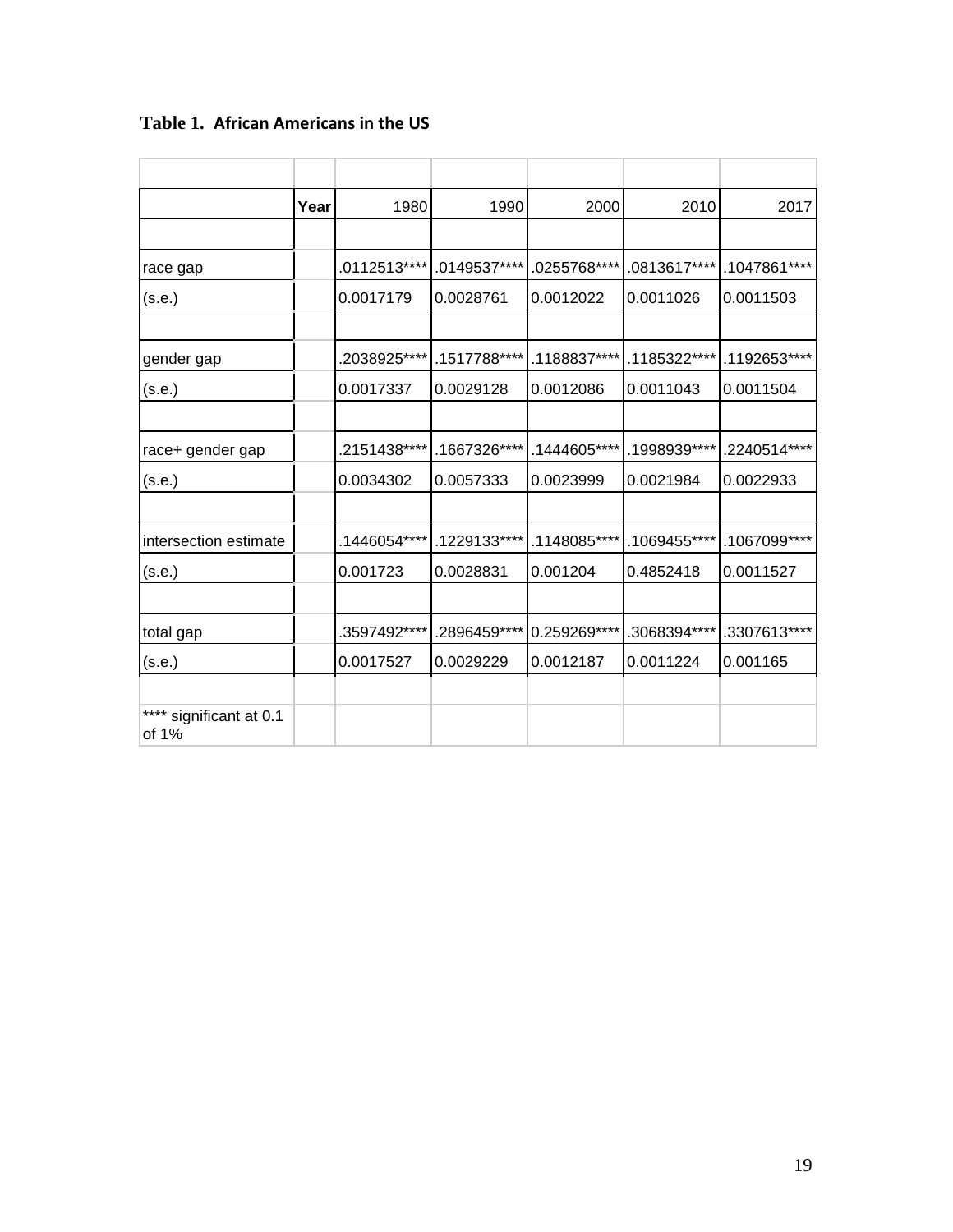| <b>Asian Population</b><br>Study: |      |               |               |               |               |              |
|-----------------------------------|------|---------------|---------------|---------------|---------------|--------------|
| US born                           | Year | 1980          | 1990          | 2000          | 2010          | 2017         |
|                                   |      |               |               |               |               |              |
| race gap                          |      | $-0584496***$ | .0721999 **** | .0545763 **** | .0688576****  | .0827444**** |
| (s.e.)                            |      | 0.0061166     | 0.0110117     | 0.0050119     | 0.0041701     | 0.0037165    |
|                                   |      |               |               |               |               |              |
| gender gap                        |      | .2767832****  | .218432****   | .1618998****  | .1410515****  | .1561016**** |
| (s.e.)                            |      | 0.0063351     | 0.0111919     | 0.005097      | 0.0042221     | 0.0037255    |
|                                   |      |               |               |               |               |              |
| race+ gender gap                  |      | .21833336**** | .1462321****  | .1073235****  | .0721938****  | .0733572**** |
| (s.e.)                            |      | 0.0122633     | 0.0219099     | 0.0100586     | 0.0083552     | 0.0073986    |
|                                   |      |               |               |               |               |              |
| intersection<br>estimate          |      | .0791577****  | .0508047****  | .0508102 **** | .0516401****  | .0302273**** |
| (s.e.)                            |      | 0.0061145     | 0.0110703     | 0.0050292     | 0.0041668     | 0.0036882    |
|                                   |      |               |               |               |               |              |
| total gap                         |      | .2974913****  | .1970368****  | .1581337****  | .1238339 **** | .1035845**** |
| (s.e.)                            |      | 0.0063967     | 0.0113642     | 0.0051552     | 0.0042929     | 0.0037864    |
|                                   |      |               |               |               |               |              |
| **** significant at<br>0.1 of 1%  |      |               |               |               |               |              |

**Table 2. US Born Asian**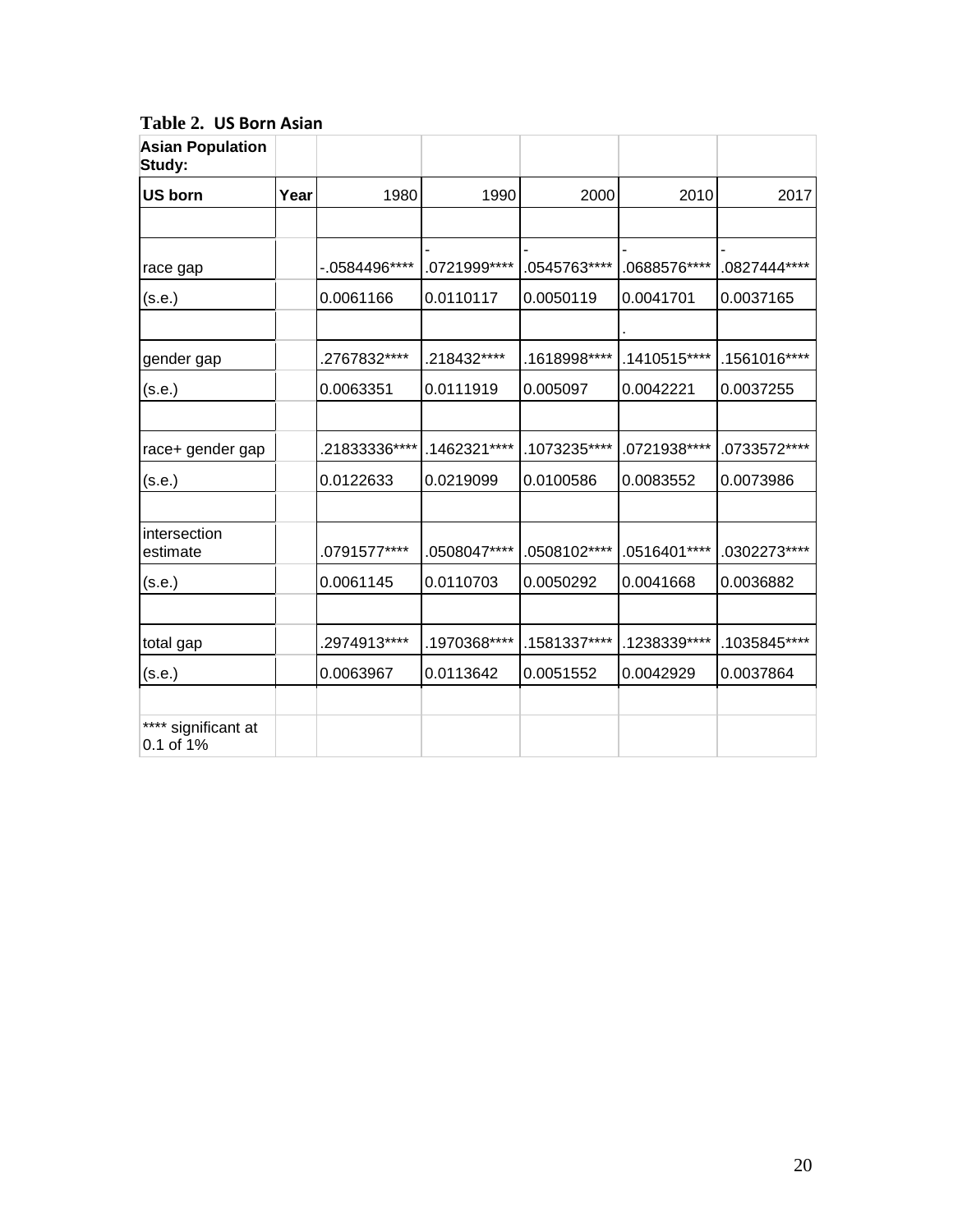| <b>Asian Population Study:</b> |      |                 |               |                 |
|--------------------------------|------|-----------------|---------------|-----------------|
|                                | Year | 2000            | 2010          | 2017            |
|                                |      |                 |               |                 |
| race gap                       |      | -0.0153724 **** | $-0214353***$ | -0.0228559 **** |
| (s.e.)                         |      | 0.002451        | 0.002037      | 0.0019837       |
|                                |      |                 |               |                 |
| gender gap                     |      | .1851042****    | .1725827****  | .1819525****    |
| (s.e.)                         |      | 0.0024386       | 0.0020205     | 0.0019746       |
|                                |      |                 |               |                 |
| race+ gender gap               |      | .1697319****    | .1511474****  | .1590967****    |
| (s.e.)                         |      | 0.0048577       | 0.004024      | 0.0039228       |
|                                |      |                 |               |                 |
| intersection estimate          |      | .0873548****    | .089106****   | .0803902****    |
| (s.e.)                         |      | 0.0024495       | 0.0020101     | 0.0019572       |
|                                |      |                 |               |                 |
| total gap                      |      | .2570867****    | .2402534****  | .2394869 ****   |
| (s.e.)                         |      | 0.0025082       | 0.0020859     | 0.0020179       |
|                                |      |                 |               |                 |
| **** significant at 0.1 of 1%  |      |                 |               |                 |

**Table 3. Foreign Born Asian**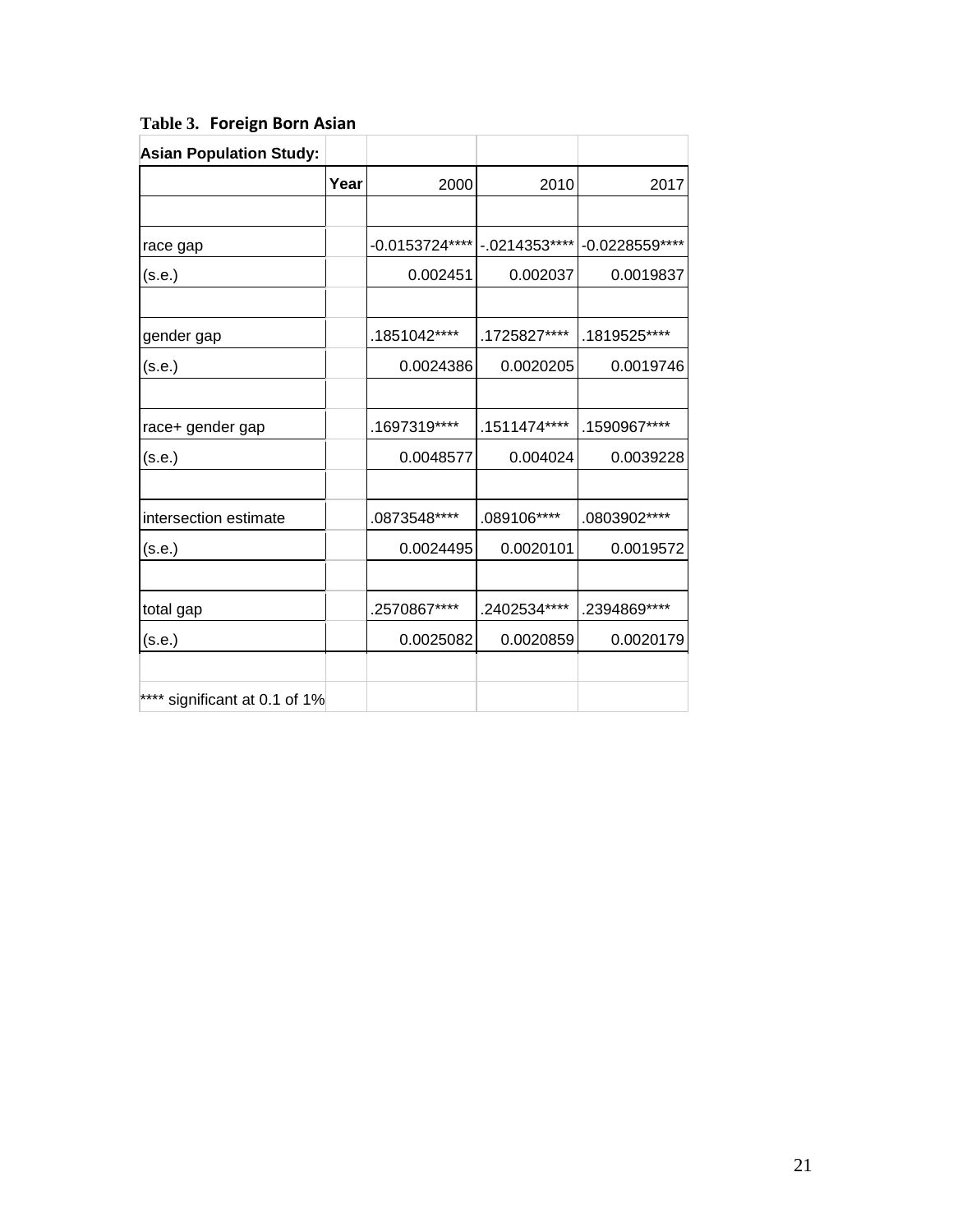## Endnotes

 $\overline{a}$ 

 $2$  Tomaskovic-Devey (1993a, 1993b) examines the extent to which individual and job characteristics account for gender and race differences in earnings. Similarly, Kilbourne, England, and Beron (1994) examine whether the same factors (such as individual and job characteristics) that contribute to earnings differences by race affect men and women differently, and whether the factors that affect earnings differences by gender affect blacks and whites differently. Although these studies are important in suggesting the factors that contribute to wage differences, none of them examine the total wage disparities black women may face because of both their race and gender and thus how race and gender interact particularly for black women. They also neglect to examine the extent to which differential returns to human capital characteristics accounts for these wage disparities.

<sup>3</sup> In research that examines earnings penalties by race or gender, a controversy exists regarding how to interpret such measures of earnings differences: whether these differences result from discriminatory treatment or from unmeasured variables. For research that uses race(gender) dummy variables to measure the effect of race (gender) on earnings, characteristics such as productivity or skill that are not included in the regression and that are also correlated with race(gender) would explain some of the differences attributed to race(gender). For example, if blacks have lower skill levels than white workers, and these differences are not fully captured by education or work experience controls, the race dummy variable may be measuring the effect of unmeasured skill level, not race, on earnings differences. This is why the debate on AFQT scores is important. If AFQT scores measure intelligence or skill, it is important to include them in regressions. However, if they are only correlated with race but fail to measure skill or intelligence, it is improper to include them. Much of the debate thus involves which variables should be included as controls.

A similar, but more complex argument exists for the results using the decomposition technique, since the measure of racial(gender) earnings penalties is the amount by which blacks(women) are receiving lower wage increases than whites(men) for higher increments of the control variables. Thus critics of these studies argue that blacks may be receiving lower returns to having a college degree compared to whites because they go to inferior schools. For studies of gender disparities, the argument is that women may be receiving lower returns to having a college education than white men because they major in the liberal arts rather than more lucrative areas such as engineering. Similarly, women may have lower returns to being married and having children than men because compared to men, women are working fewer hours per week or take off more time to raise children. It is very difficult to discern, without perfect control variables, whether these measures are due to unmeasured variables or differential treatment (although see Weinberger and Joy, forthcoming, for the persistence of race and gender disparities even when college major and educational institution are controlled for).

For purposes of this study, even if one assumes that black women have inferior educations compared to white women or white men, it would be difficult to argue that this is the case when comparing black women to black men. Thus although educational differences may be explained by racial differences in the quality of education, this would not explain the gender gap. Similarly, work hours or more precise measures of work experience may explain the gender gap in earnings between black men and black women, but it would not explain the racial gap in earnings between black women and white women. One can surmise that the persistent gender gaps may be explained by work hours and race gaps by educational quality, but it is difficult to explain the additional gap I find that is attributed to the intersection of race and gender this way.

<sup>&</sup>lt;sup>1</sup> In the United States, much research has investigated race discrimination in earnings for black Americans (see Darity and Mason, 1999 for a summary of this literature). Typically these studies find that black men earn less than white men. Black men are paid less in part because they have lower skills than white men; in particular, they are less likely to have college degrees (Weinberger and Joy, 2007). But even when black men have the same observable educational and skill levels as white men, they still receive lower wages (Darity, Guilkey and Winfrey, 1996; Weinberger and Joy, 2007; see Darity and Mason, 1998, for a review of these studies). Research on the effects of race on black women's earnings has found similar results: black women earn less than white women who have the same skills (see Kim 2002, 2009 and Zalokar 1990; see however O'Neill, 1990)